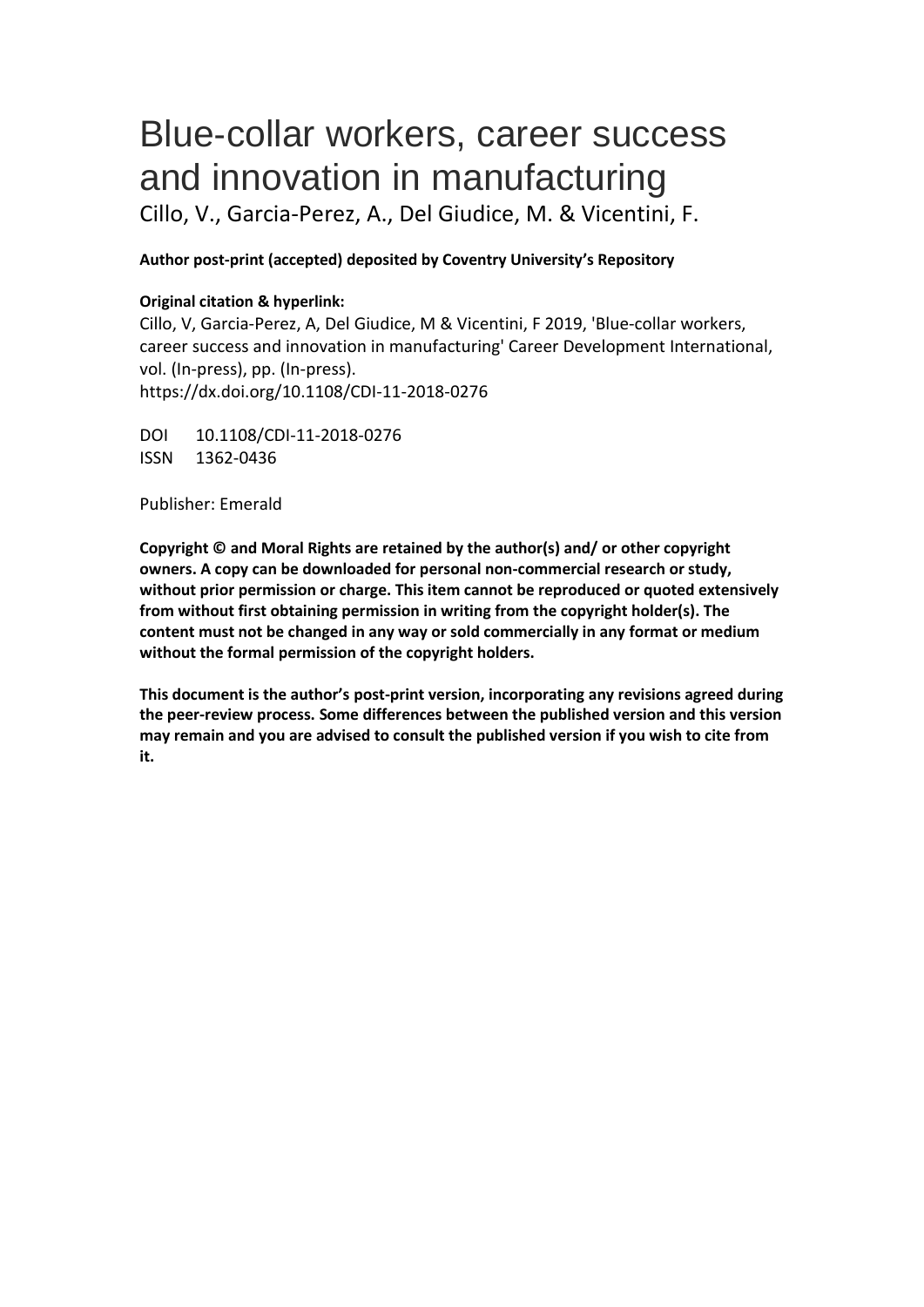# **Blue‐collar workers, career success and innovation in manufacturing**

# **Abstract**

**Purpose:** The research seeks to contribute to the understanding of the relationship between employees' knowledge and organisational performance.

**Design/methodology/approach:** Using a structural equation model, feedback received from 237 blue-collar workers from multinational high-tech manufacturing enterprises in Italy was studied to understand, from a dynamic capabilities perspective, the role of soft skills in the career success of production workers.

**Findings:** The results of the analysis indicate a positive relationship between workers' commitment to develop their soft skills and their career success, as well as a positive relationship between an organisation's approach to both knowledge exploration and knowledge exploitation and the prospects for career success of blue-collar workers.

**Research and implications:** The research has both theoretical and practical implications, as any efforts by researchers and practitioners to find effective ways to motivate the workforce will be likely to lead to a positive attitude towards learning and, ultimately, to improved business performance.

**Originality/value:** The originality of the paper is the focus on the personality and interpersonal attributes of workforce -blue-collar workers-and how they can affect business performance in highly innovative contexts.

*Keywords: career, career development, organisational performance, knowledge management, structural equation modelling.*

*Classification:* **Research Paper.**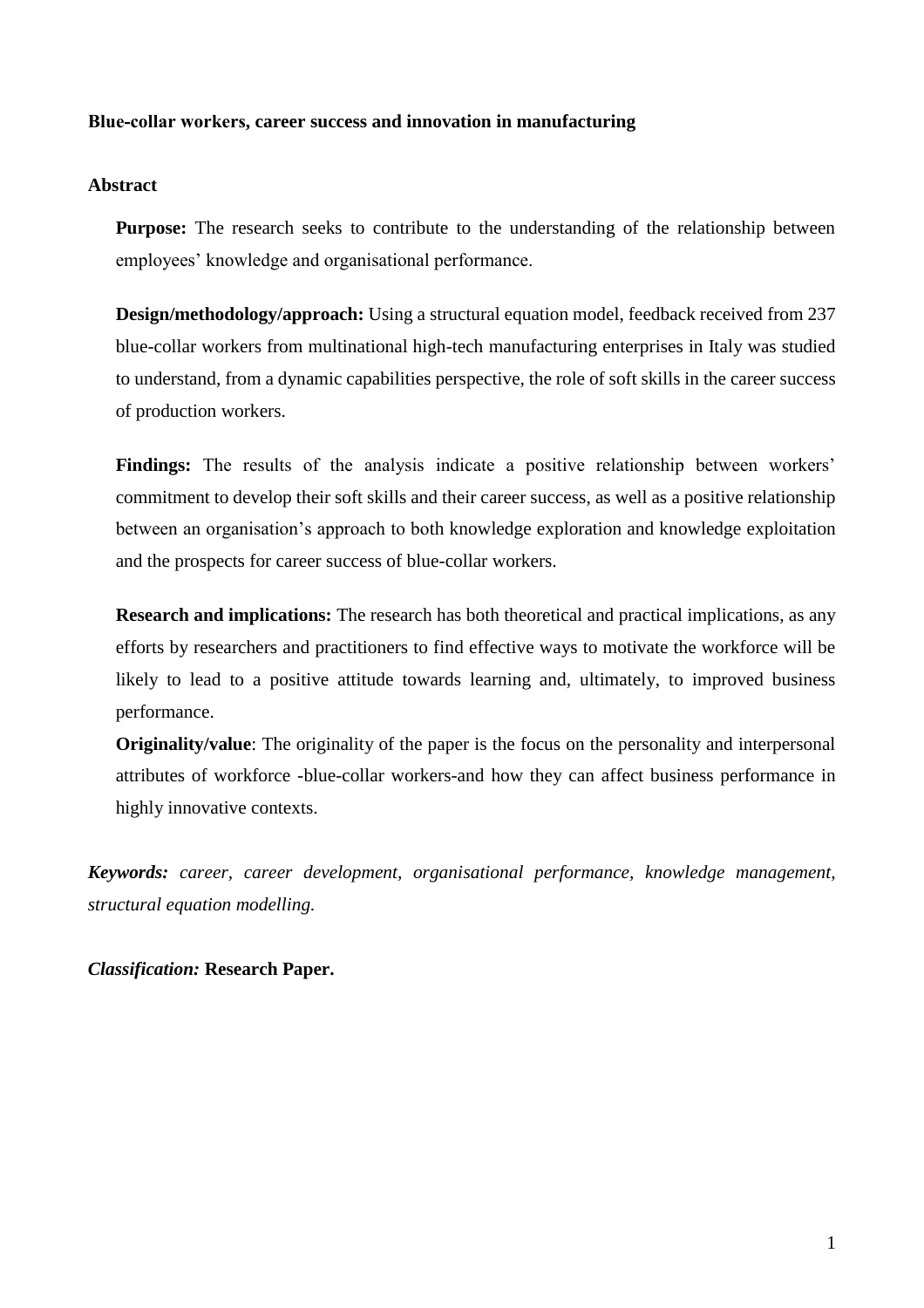## **1. Introduction**

Creativity, social intelligence, innovativeness and complex problem solving are among the most notably cross-domain competences required by the Industry 4.0 paradigm to support innovation, decision making, and to respond to wicked problems (Schinner et al., 2017). As soft skills become more critical in the knowledge economy, over time organisational performance will rely less on technical skills (Paré and Tremblay, 2007). As a consequence, a growing volume of research seeks to fill the conceptual gap between soft skills and occupational outcomes, with several scholars arguing that workers should develop adaptive expertise, integrating theoretical and practical knowledge through reflective practices (Rüßmann et al., 2015). Addressing this gap requires a reshaping of talent management, learning processes, and knowledge management systems (Shah et al., 2017). Such concepts are often intertwined and highly dependent on employee learning, a product of the combination of their soft skills and practical experience. It has been found that when guided, facilitated and coordinated through the leadership of trusted managers and supported by efficient and well-established processes, employees are enabled to develop their learning skills (Singh, 2011).

A plausible approach to address this challenge is offered by the studies on Knowledge Management (KM) and, more specifically, by the concept of a learning organisation as a construct based on the combination of knowledge, the organisation, its human resources, and technology (Senge, 2014). This explains why KM studies have often been related to the Human Resources Management (HRM) field, or its contributions to the processes of evaluating, addressing and improving firms' performance by increasing the productivity of its employees (Oltra, 2005). For example, Armstrong and Baron (2000) considered HRM as a strategic personnel management domain, which focuses on the organisation and the motivation of its people to share their knowledge. Garavan et al. (2000) expanded on this by outlining the role of HRM strategies in organisational learning through three key KM processes that require: 1) the development and implementation of KM strategies, 2) the building of relational network to support knowledge sharing, and 3) the definition of a double-loop learning. Yahya and Goh (2002) described KM as an evolution of HRM based on the use of Information Technologies to support human interactions and collaboration processes. However, despite a common view on the relevance of employees' knowledge for organisational performance, a review of the literature on knowledge management and human resources management suggests a lack of common understanding and approach to career development between the two disciplines (Di Nauta et al., 2015).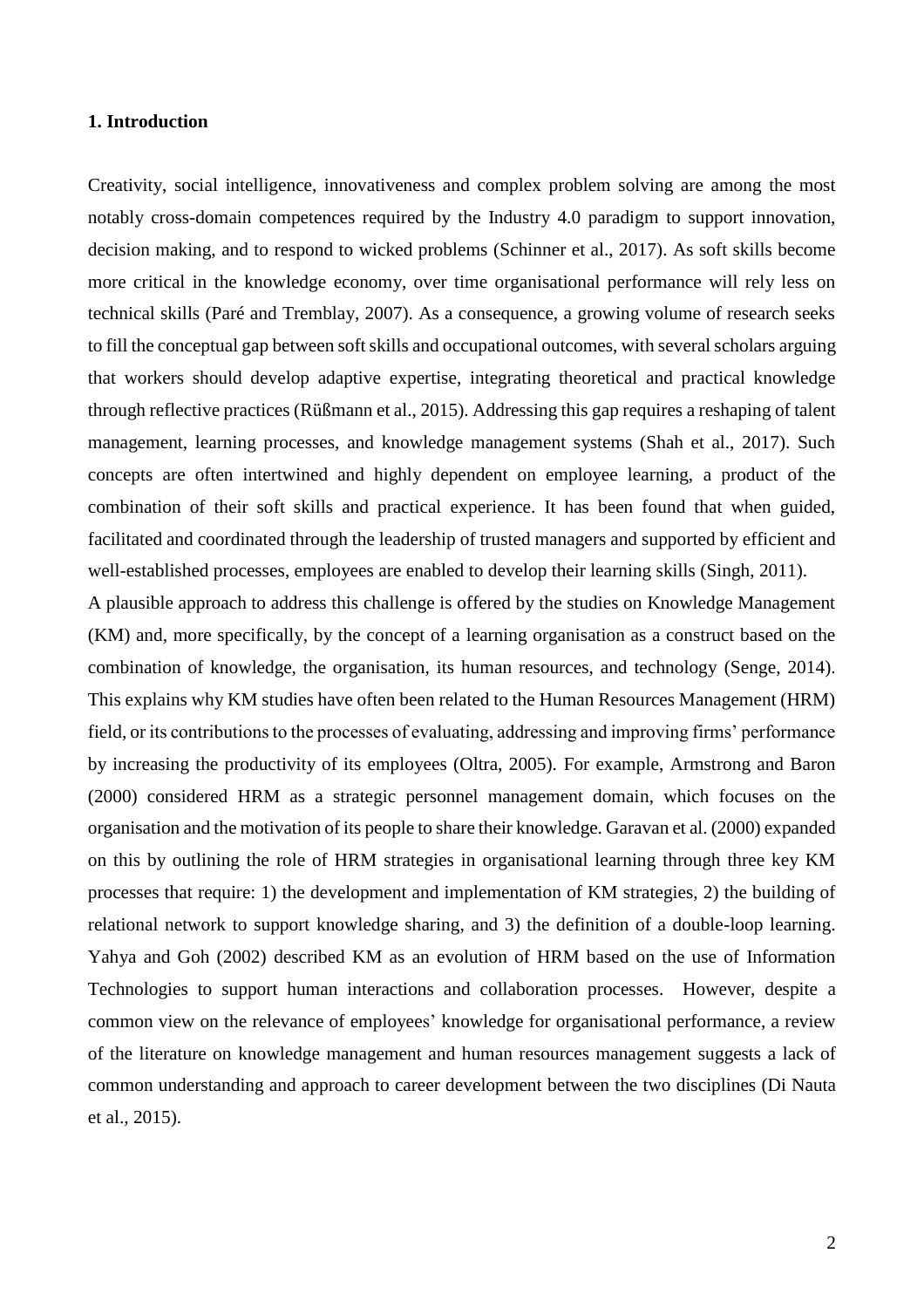This research has been conducted to explore, from a dynamic capabilities perspective, the role of soft skills in the career success of production workers. Our aim is to operationally assist the sustainability, adaptation, innovation, and growth orientation of smart manufacturing companies by studying the extent to which knowledge management capabilities and soft skills determine the career success of production workers.

The study develops a theoretical model aimed at analysing the extent to which knowledge management determines the career success of production workers in knowledge-intensive contexts. Starting from the pivotal works of Cohen and Levinthal (1990) Zahra and George (2002), and Parente et al., (2012), we investigate the extent to which soft skills mediate the relationship between the exploratory, transformative and exploitative capacities of blue-collar workers, and their career success.

The paper is structured as follows: section 1 introduces the theoretical background of the research; in section 2, hypotheses are developed; section 3 describes the methodology used for the collection and analysis of data; results of the data analysis are presented in section 4, followed by a discussion of the research findings, its limitations, and concluding remarks.

#### **2. Theoretical Background**

## *2.1 The role of knowledge management in workers' career success*

The concept of human capital refers to all competencies of the people within an organisation, including skills, education, and experiences, potential and capacity. It is considered a pillar of competitive advantage (Memon et al., 2009; Richard, 2001). Effective managing its human capital enables organisations to measure and manage it effectively (Hitt et al. 1998; Afiouni, 2007; Del Giudice and Maggioni, 2014; Vrontis et al., 2017).

The Becker's (1975) human capital theory suggests that individuals that invest the most in human capital attributes such as education, training, and experience are expected to show higher performance and subsequently obtain higher rewards. Those rewards are not only financial incentives but also include opportunities for continuous progression and career development within the organisation. Recent empirical evidence supports the positive reletationship between human capital variables and career success (Ng et al., 2005; Vicentini and Boccardelli, 2016), defined as "*the accomplishment of desirable work-related outcomes at any point in a person's work experiences over time*" (Arthur et al., 2005, p. 179). On the same vein, Hall and his colleague have focused on the subjective perspective of the individual career actor who faces the external career realities of the contemporary business environment (Hall & Moss, 1998).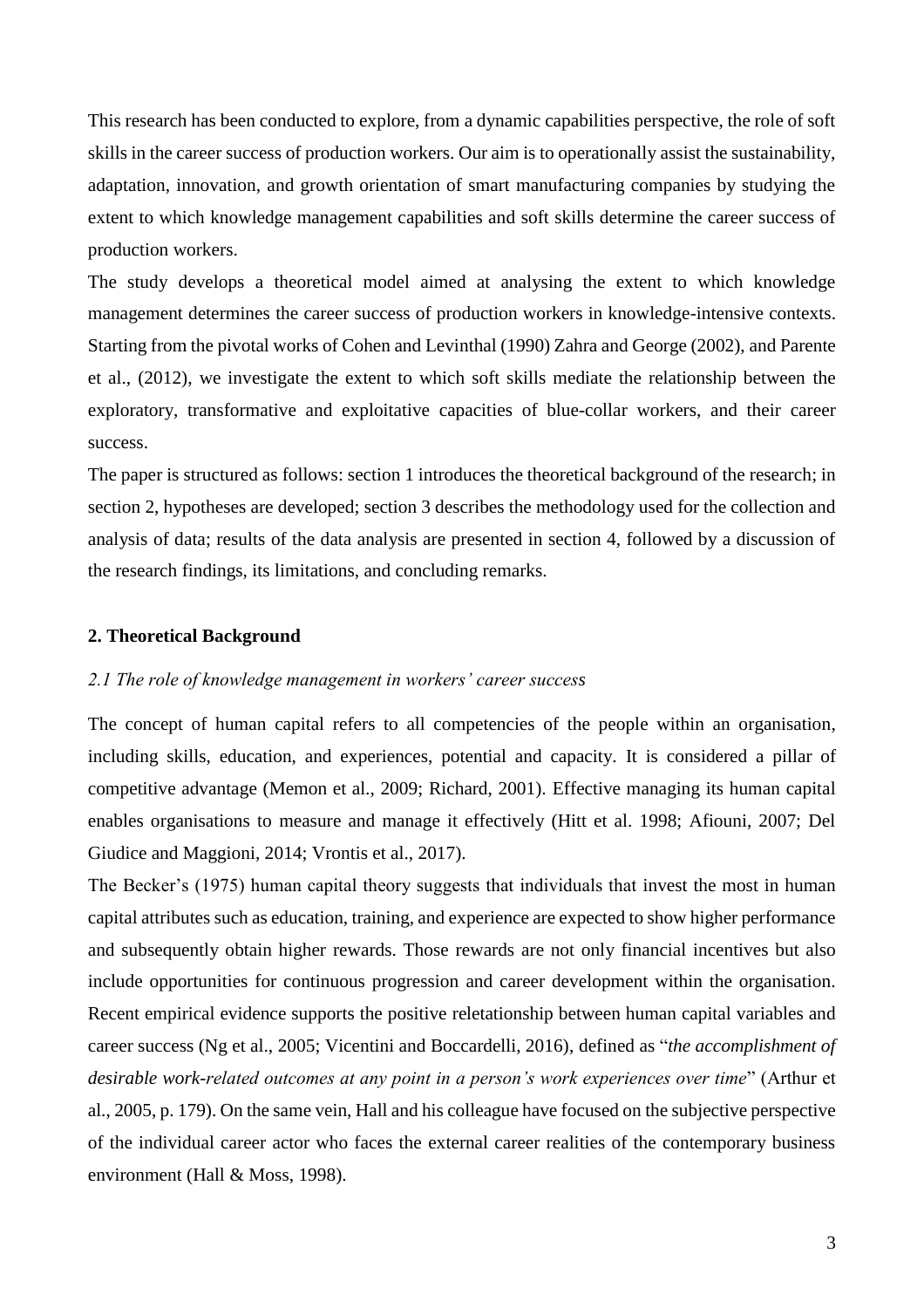Taking the above into account, this research focuses on the individual as a driver of their own human capital development by maximising education and skill investments for achieving career success, a process that is facilitated by organisational structures and behaviours, including, for example, a learning-oriented culture. In this context, individual- and organisational-learning variables found in the literature become particularly relevant. As greater personal attributes enable individuals to perform better, managers at all levels are faced with the challenge of actively managing both individual talent and also the collective skills and aptitudes of the workforce (Ballout, 2007). Knowledge management therefore offers the variety of strategic practices and tools, stimulating individuals' capability to manage the processes of knowledge acquisition, sharing and application, as well as creative and innovative thoughts that may eventually lead to better innovation performance (Chen & Huang, 2009).

## *2.2 How Soft skills contribute to Career Success*

As human capital can enhance employee career attainment, it is frequently examined as a predictor of career success (e.g., Judge et al., 1995). However, literature on this subject has scarcely investigated the ways through which human resources can react to the increasing pressures brough by information technology developments and their effects on the career success (Paré & Tremblay, 2007). Specifically, we refer to the advent of the Industry 4.0 paradigm, or the fourth industrial revolution, which is leading to the digitisation of most industrial processes. Despite the important role of HRM and human capital in tackling the emerging context, which is now well-established and widely discussed in the literature (Del giudice & Della Peruta, 2016; Vrontis et al., 2017), significant gaps still remain.

According to Parasuraman (2000), technology has a strong impact on the ability of human resources to appreciate the value proposition of new systems which depend on the individual's ability to use the technology, previous experiences, and willingness to be engaged in innovation. As companies turn to Industry 4.0, human resources need to acquire new skills and knowledge (Manyika et al., 2013). This issue is more relevant in the manufacturing industry, where a continuous and intense review and updating of knowledge contents and delivery schemes is required. As Ras et al. (2017) pointed out, tasks needed in the Industry 4.0 context are more interdisciplinary and combine, for example, technical elements, data analytics, and business administration. Thus, individual factors that affect employees' career success are playing a strategic role (Seetha, 2014). In this highly competitive marketplace, technical skills alone are no longer sufficient to advance employees' careers (Lazarus, 2013). This, in turn, has led several studies to consider soft skills as one of the drivers to achieve manufacturing competitiveness (Seetha, 2014; Carayannis et al., 2018). In this context, we refer to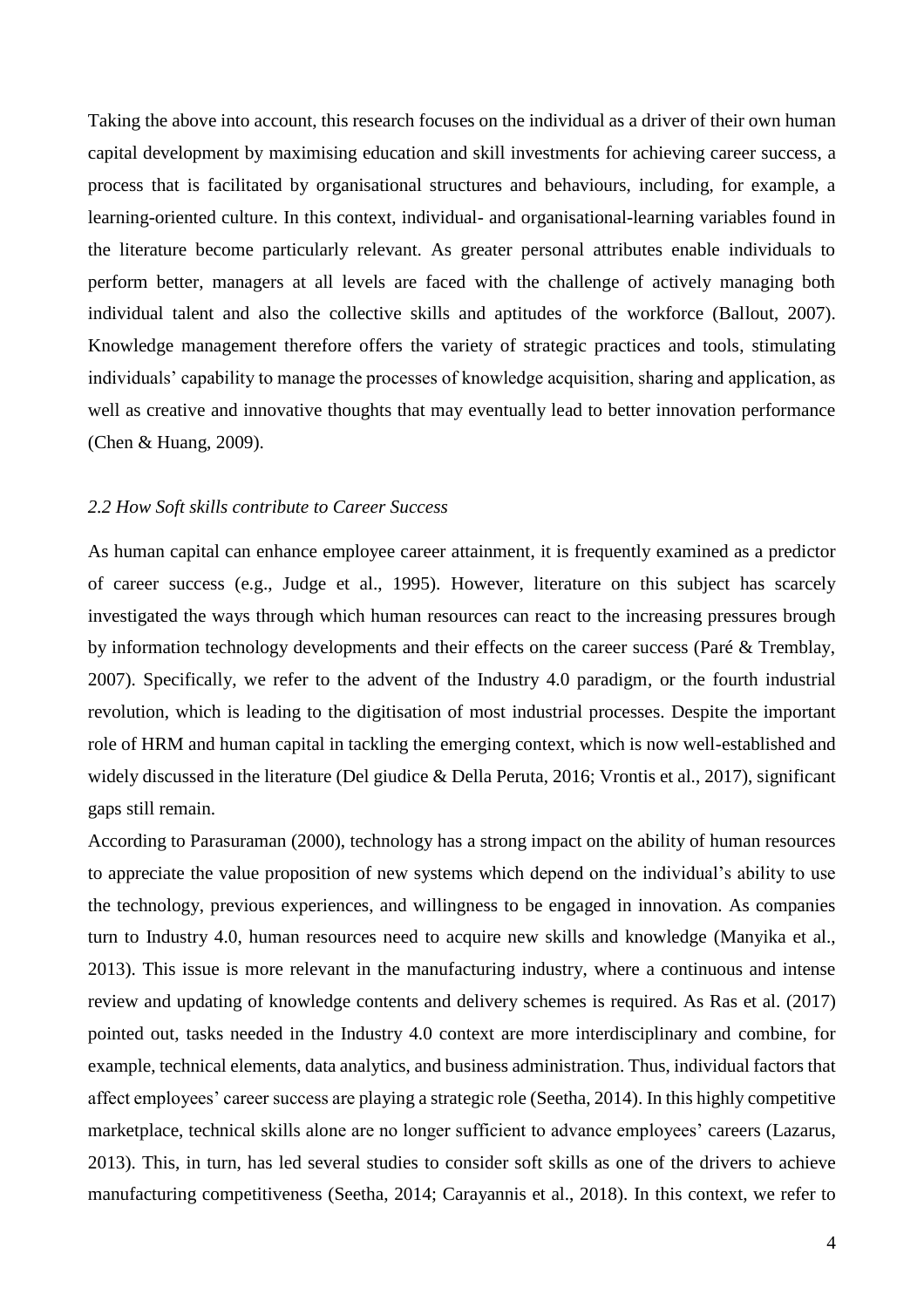blue-collar workers, also named "shaded-collar workers", asthose human resources that master crossdomain functions partly or fully handled by machines (WEF, 2016). Thus, we advance the idea that soft skills could be recognised as the most powerful personal trait employees need in order to handle cross-domain functions, improve individual performance, and gain career success. Thus, we hypothesise the following:

**Hp1:** *In highly innovative contexts, there is a positive and direct relationship between soft skills and career success*

*2.3 Internal and external dimensions of knowledge management* 

Organisational learning is considered as a key strategic driver to increase performance and innovation (March, 1991; Carayannis et al.., 2017; Peruffo et al., 2018;). The concept can be described as a combination of a set of explorative structures and exploitative practices within the organisation, that is, referred to organisational ambidexterity (Cegarra-Navarro et al., 2018; Vrontis et al, 2017) Explorative structures within the organisation are those which enable its workforce to interact with their stakeholders and learn about new possibilities and challenges related to the use of innovative approaches (Mom et al., 2007). Exploration-related activities create new areas of competency –both individual and organisational-, extending the firm's capabilities and involving new combinations of resources. Exploitative practices, on the other hand, are based on the existing firm's capabilities and procedural knowledge essential to support processes such as development, decision making, production, efficiency, selection, implementation or execution of business processes (Lee et al., 2012). Thus, organisational learning and the resulting proclivity towards improved performance are determined by both the firm's inward and outward focus, reflected on a set of knowledge processes directly related to organisational ambidexterity (Salavou et al., 2004). The combination of explorative and exploitative structures determine knowledge needed to improve performance, creativity, innovation, and competency not only at an organisational but, mainly, at an individual level.

Organisational culture is another factor described as an imperative to increase KM (Davenport et al., 1998; Martensson, 2000) and improve performance (Den Hartog et al., 2004). Organisational culture is defined as the common set of beliefs, values, norms and customs that control the behaviour of members of the organisation (Martins & Terblanche, 2003; Vicentini, 2013). Organisations are expected to encourage and develop a culture characterised by the values of tolerance to uncertainty, openness to challenge, and trust, which enables learning and improved performance (Lin and McDonough, 2011). A learning-oriented culture facilitates professional development, shared values, beliefs, traditions, philosophies, rules, and role models. Culture is a heterogeneous element across different organisations, which drives the behaviour of companies towards either the exploitation of existing practices or the exploration of new knowledge and related opportunities (Al Saifi 2015).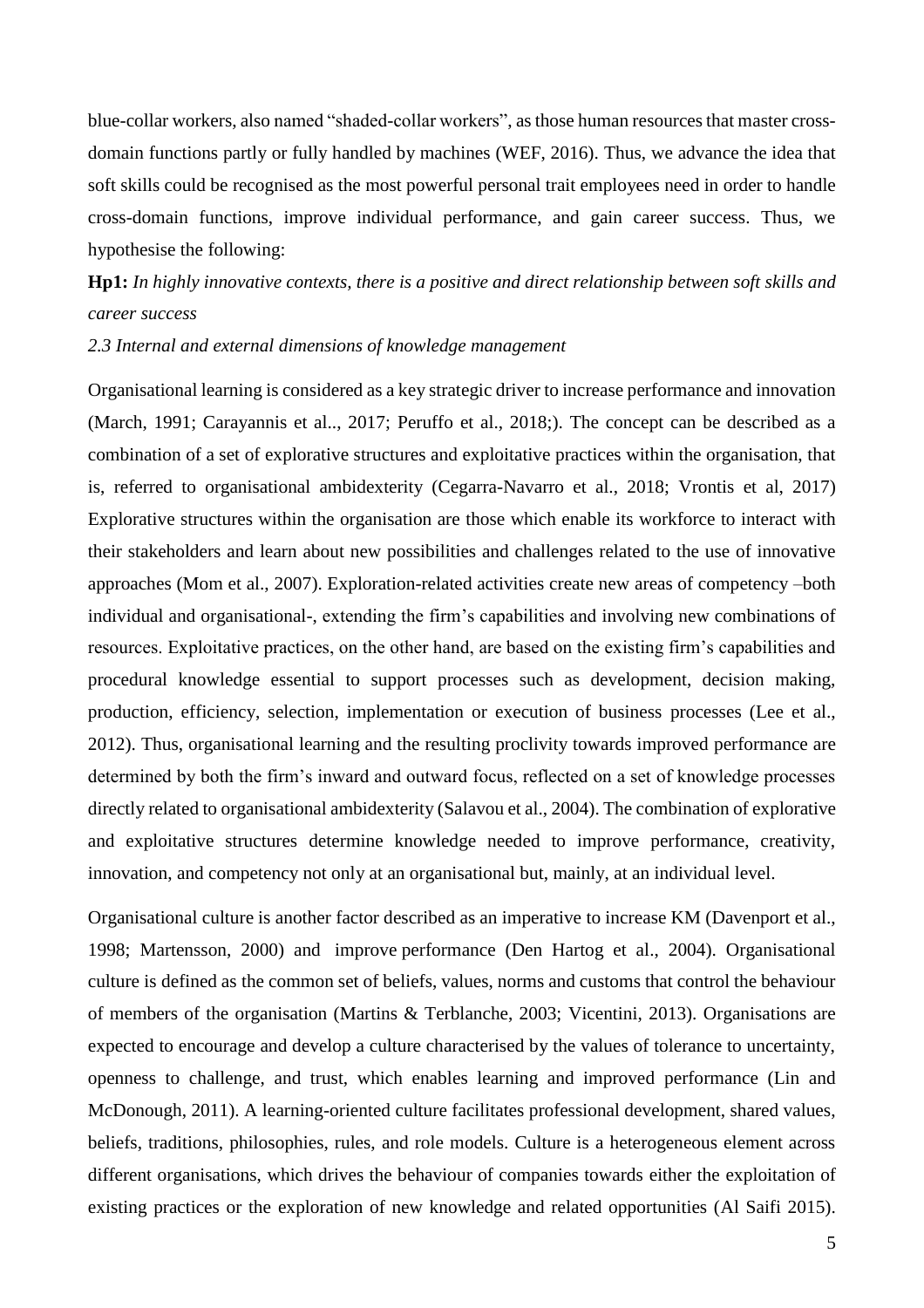Here, again, knowledge exploration and exploitation define the corporate culture of an organisation, which is recognised as an important component of any strategy potentially leading to its success (Irani et al. 2004). Simonin (2004) described performance improvements in terms of both tangible (e.g. financial) and intangible (e.g. knowledge processes, a learning-oriented culture and other knowledgebased) benefits. From this perspective, the presence of ambidexterity within the organisation allows knowledge acquired by employees and subsequently released and assimilated by the company, to become part of the organisational memory (Hung et al. 2010). Such ambidexterity would have a direct effect on the personal and professional development of staff by enhancing their capabilities and skills in line with expectations of both the individual and the business. Explorative and exploitative structures and an organisational learning culture form the basis of an entrepreneur and ambidextrous behaviour within the organisation (Del Giudice et al. 2013; Vrontis et al., 2017). Such entrepreneurial behaviour promotes a commitment to learning and a capacity for knowledge acquisition and transfer among employees, facilitating professional development, and nurturing learning-oriented values, beliefs, philosophies, rules, and role models. The potential effect of the organisation approach to ambidexterity on the personal and professional development of its workforce led us to hypothesise the following:

**Hp2:** *There is a positive and direct relationship between companies approach to knowledge exploration and blue-collar workers' career success.*

**Hp3:** *There is a positive relationship between companies approach to knowledge exploitation and career success.*

#### *2.4 The role of soft skills in the knowledge management perspective*

The fast development of technologies and the rapidly changing markets, combined with increased global competition and changing customer demands, implies that a firm's focus on production capacity and cost reduction can only generate a temporary competitive advantage (Memon et al., 2009). In this scenario, KM has already been recognised as a key managerial process necessary for achieving competitive advantage (Carayannis, 1999; Dias and Bresciani, 2006). Specifically, it is assumed that tangible resources are sources of competitive advantages only when they are applied with certain knowledge (Grant, 1996), consequent with the difficulty of imitating knowledge (Nonaka, 1994; Spender, 1994; Nonaka and Takeuchi, 1995; Soto-Acosta and Merono-Cerdan, 2008). In the current dynamic environment, firms need to heighten Knowledge Management Capacity (KMC).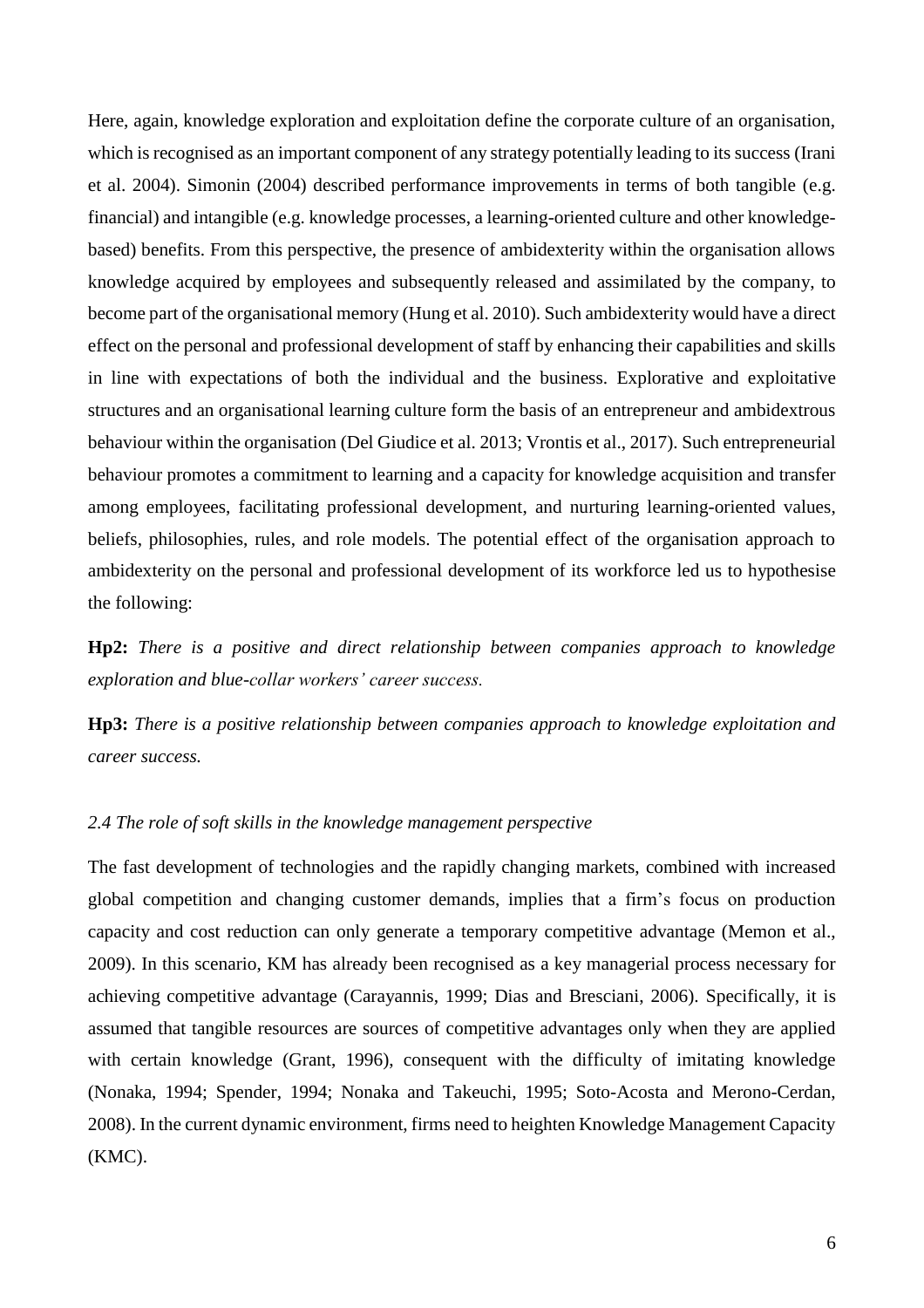The ability to maintain internally developed technology over time is important for corporate vitality. Garud et Nayyar (1994) referred to this ability as transformative capacity. Thus, transformative capacity refers to the process stages of maintaining knowledge in a firm's knowledge base and subsequently reactivating this knowledge (Walsh and Ungson, 1991; Garud and Nayyar, 1994). According to Parente et al. ( 2012), soft skills are the interpersonal and life skills that help people to share effectively their hard skill, that could enhance knowledge transformation. Since the term 'transformative capacity' indicates that knowledge is transformed if firms maintain knowledge over time and reactivate it subsequently, skills such as motivation, commitment level, and reliability are assuming a critical role (Parente et al.,2012). Soft skills needs of motivation and enthusiasm are important to the IT sector indeed (Wahl et al., 2012). Thus, we hypothesise that:

**Hp4:** *There is an indirect relationship between companies approach to knowledge transformation and career success mediated by the blue-collar workers approach to motivation, commitment, and reliability.*

The hypotheses outlined in this section can be represented in the conceptual framework in figure 1



#### **Figure 1. Research design**

#### *3. Methodology*

#### *3.1 Research design*

To measure the relationship between three variable: knowledge management capabilities, soft skills, and career success, we conducted a survey. The in-house survey was structured by the measures and items included in the table 1, which were introduced on the basis of a careful literature review. The questionnaire was structured in two sections and 23 items, using a five-point Likert scale in which 1 means 'strongly disagree' and 5 means 'strongly agree'. The value of each variable was defined by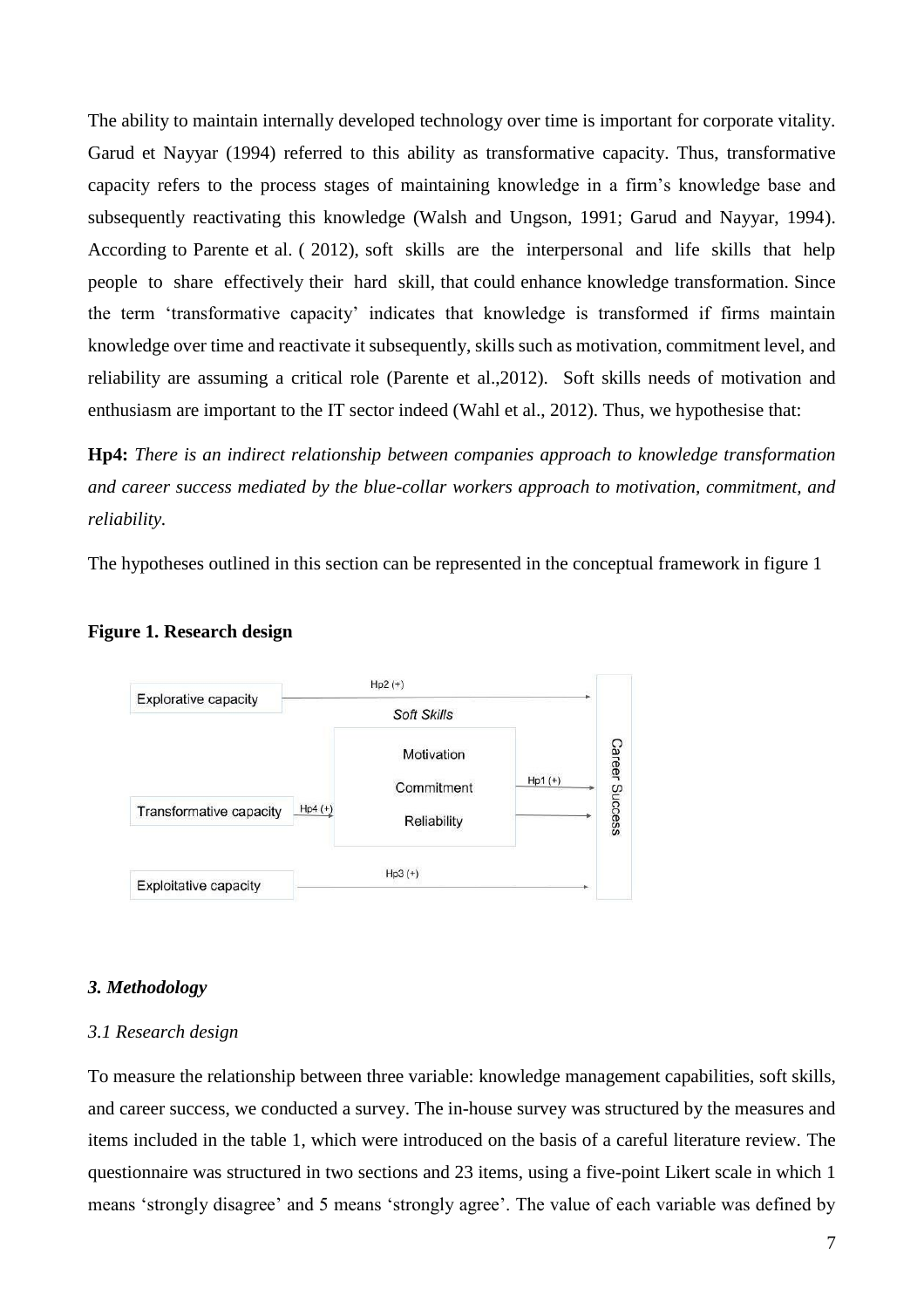their items' average. The first section investigates via 8 items the KM capabilities. The second section investigates via 15 items soft skills and career success. The items are formulated on the basis of the extant literature on the topic of Soft skills and Career Success in the light of KM. In order to avoid interpretation problems, the questionnaire was tested on a sample of 28 workers from different cities. According to Lewis et al. (2005), the sample can be considered relevant and therefore sufficient for a pilot test. The analysis of the results of the pilot test didn't show any comprehension or ambiguity concerns. Measures chosen to investigate the variables are as follows:

| <b>Measures</b>       | <b>Items</b>                             | <b>Sources</b>                                   |
|-----------------------|------------------------------------------|--------------------------------------------------|
| Knowledge management  | <b>Exploratory Capacity</b>              | Rosenbaum, 1989; Aryee et al., 1994;             |
| capabilities          |                                          | Raisch & Birkinshaw, 2008; Cegarra-              |
|                       | Transformative Capacity                  | Navarro et al., 2018                             |
|                       | <b>Exploitative Capacity</b>             |                                                  |
| Soft Skills           | Motivation                               | Parente, Stephan, & Brown, 2012; Wahl et         |
|                       | <b>Commitment Level</b><br>Reliability   | al., 2012                                        |
| <b>Career Success</b> | Salary level                             | Judge et al., 1995; Seibert et al., 2001; Burke, |
|                       | Promotions<br><b>Career Satisfaction</b> | 2001                                             |

# **Table 1. Measures and items**

To validate the questionnaire, we distributed it to a population of 495 blue-collar workers employed in multinational manufacturing enterprises. Of the total sample, 85 did return incomplete questionnaires, 173 have not provided any response. After identified unsuitable case, the answering rate was 47.8 per cent. According to Baruch & Holtom, (2008), we considered responding rate as acceptable. Hence, 237 usable questionnaire responses were obtained. The questionnaire was delivered with a cover letter describing the purpose of the research. Data were collected over a period of 6 months.

# *3.2 Sample*

The final sample size includes 237 cases for the analysis. In order to analyse better the relationship between knowledge management capabilities and career success of the blue-collar workers, the context for the conduct of the research consisted of a number of organisations operating in a knowledge intensive industry within the context of the Italian high-tech manufacturing sector.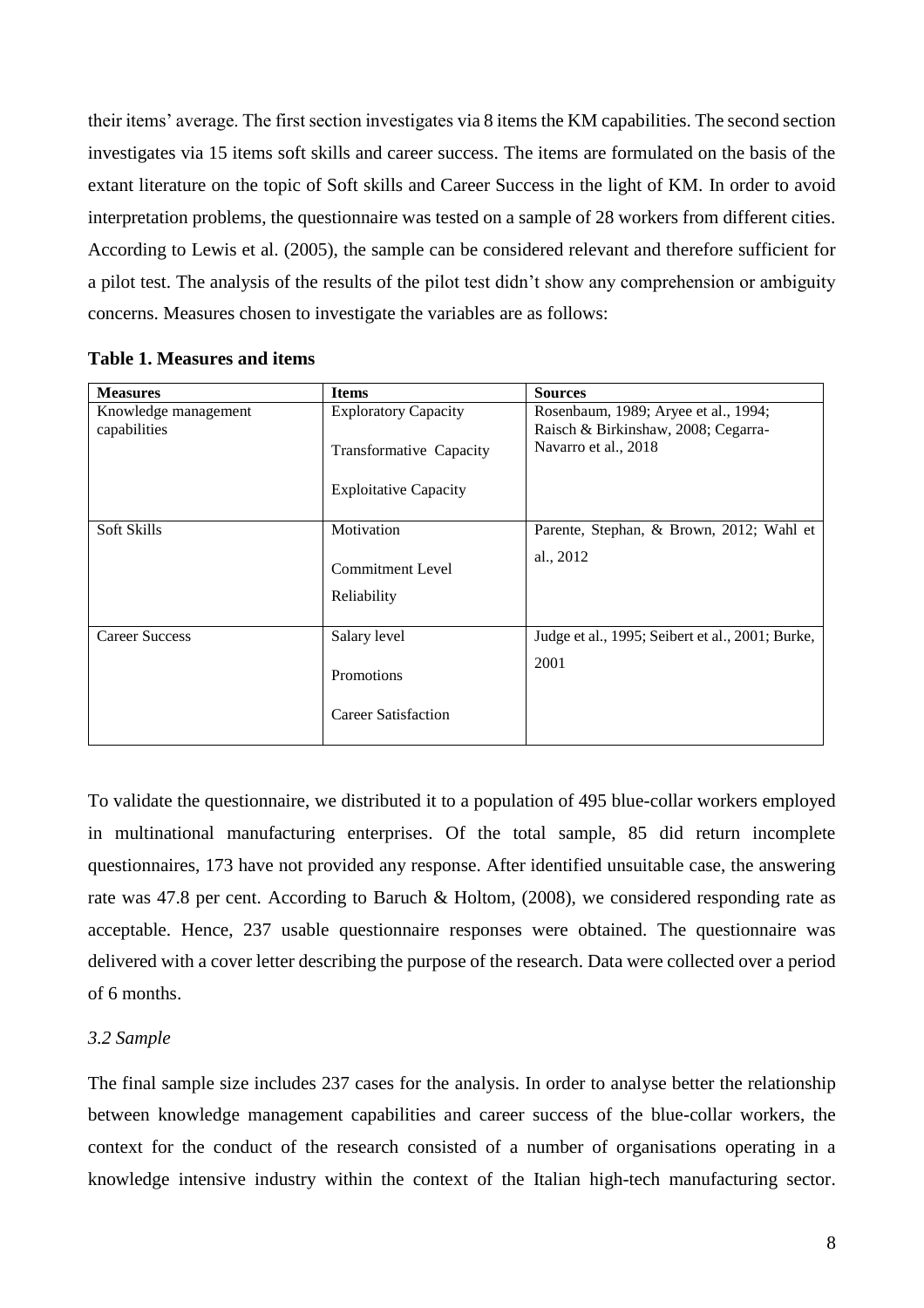Therefore, the authors chose to base the research in Italy in order to generalise findings to other modest innovator countries, such as Spain and Portugal, affected by lower investments in intangible assets and modest productivity growth (European Commission, 2017). To analyse companies directly affected by Industry 4.0 framework (automation, cloud computing, etc) and to find managerial implications, the context for the conduct of the research consisted of multinational enterprises (MNEs). As Rieple et al., (2012) underlined Industry 4.0 is increasingly at the centre of managers' agendas but despite efforts, it still represents a chimera for small and medium enterprises (SMEs), curbed by the lack of a culture of innovation, operational vision and digital leadership, very confused about actual return on digital investments. The main development procedures of such stage are for smart manufacturing, i.e. the total digitisation of industrial processes, integration and interconnection between different aspects of production and between departments and functions. As a matter of fact, while MNEs may enjoy of the advantages of their large dimension, SMEs don't have so easy access to internal and external sources of innovation.

Thus, the authors sought to engage MNEs in the conduct of the research. According to Dunning (2002), multinational companies should be defined as firms involved in productive activities beyond their incorporated country. Their engagement in foreign involvement depends on the comparative ownership advantage and host country firms and the comparative location endowments of home and foreign countries. As MNEs are subject to an increasing pressure to successful integrate across borders and respond to local demands, they should locate resources where they are best utilised, building an interdependency among units that is constantly shifting. These companies should manage the utilisation of their resources and to improve coordination and control in order to maximise returns. The above considerations led to the Authors relying on data from a sample of 237 operational-level employees of 5 high-tech multinational manufacturing enterprise located in Italy. The questionnaire was submitted to operational positions at a sample of high-tech manufacturing multinational companies located in Italy. The choice of manufacturing was motivated by the willingness to analyse indirect effects of Industry 4.0 on this sector. Industry 4.0 is improving the establishment of intelligent products and production processes. In future manufacturing, factories have to cope with the need of rapid product development, flexible production as well as complex environments (Vyatkin et al., 2002). Within the factory of the future, also considered as a smart factory. Since many tech jobs have gone from white collar to blue-collar, companies should manage the communication between Cyber Physical Systems (CPS), operational workers, machines and products alike (Einsiedler, 2013)

#### *3.4 Data analysis*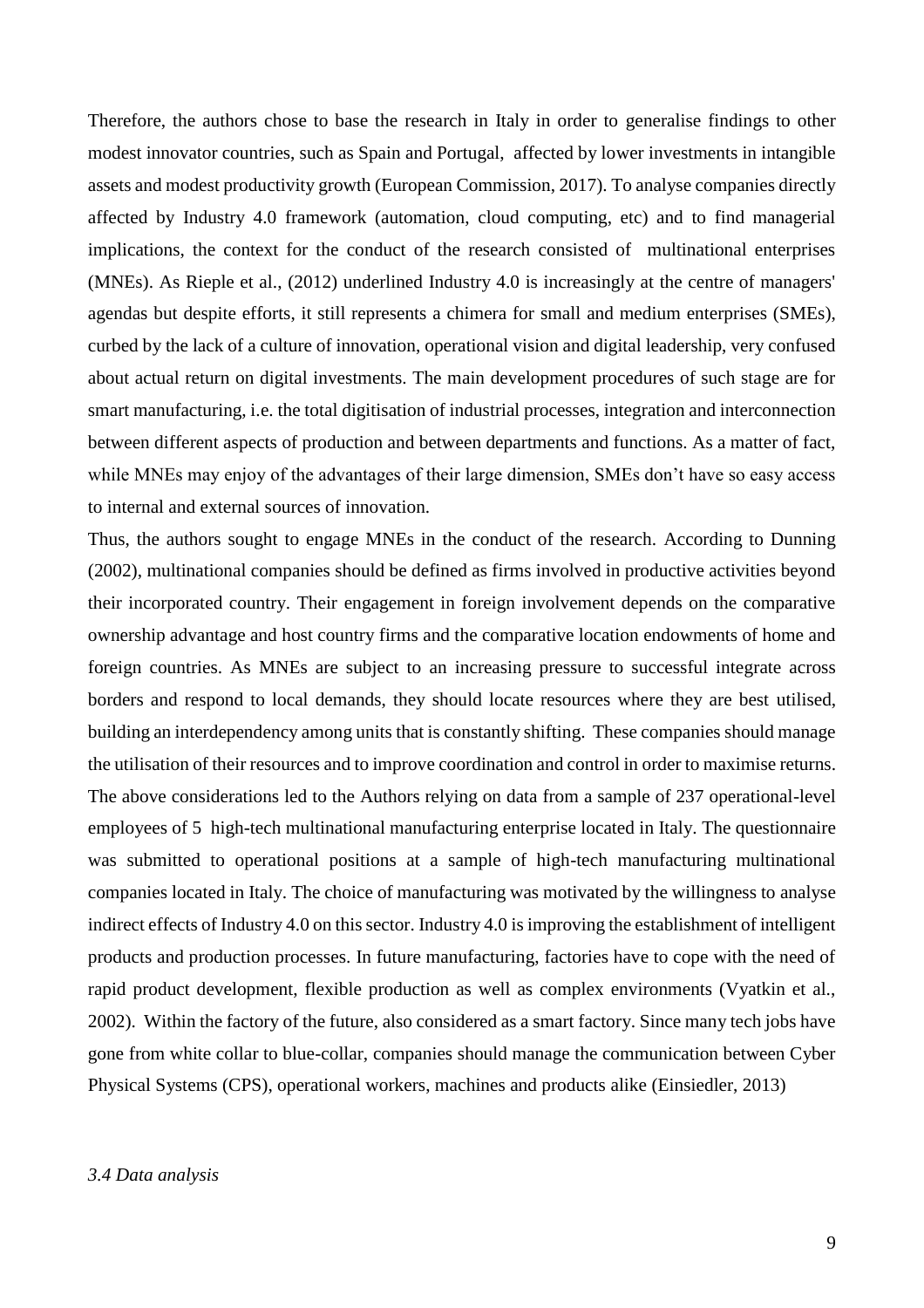The next step in the research consisted of an assessment of the hypotheses, that is, an evaluation of the following correlations between constructs as shown in Figure 1.The correlations were assessed by using structural equation modelling (SEM). SEM is a second-generation data analysis technique that enables researchers to answer interrelated research questions in a single, systematic, and comprehensive analysis by modelling the relationships among multiple independent and dependent constructs simultaneously (Gefen et al., 2000; p.3-4). A careful review of the literature informed our decision to classify each relevant construct as either latent exogenous and endogenous variables.

## *Exogenous variable*

Knowledge Management related capabilities was defined as an exogenous variable and correlated to environmental responsibility, considered by Ayuso et al. (2006) as its antecedent. Knowledge management related-capabilities is defined by a combination of Exploratory capacity, Transformative capacity and Exploitative Capacity (Santoro and Usai, 2018).

# *Endogenous variables*

*Soft skills* and *Career success* were defined as endogenous variables.

*Soft skills* was understood as a combination of Motivation, Commitment Level, Reliability (Parente et al., 2012; Wahl et al., 2012).

With regard to *Career success* as a variable, Salary level and Promotions are generally considered as proxies for success (Greenhaus, 2003; Sullivan, 1999). Moreover, career satisfaction captures the breadth of dimensions upon which people react to their careers. In line with the analysis carried out in previous sections, career success has been be understood as a combined effect of objective (or extrinsic) and subjective (or intrinsic) factors. The first one refers specifically to aspects evaluated objectively, such as salary attainment and the number of promotions (Judge et al., 1995). The second one, capture individuals' subjective judgments about their career attainments, such as job and career satisfaction (Burke, 2001; Seibert et al., 2001). Our understanding of the hypotheses and the variables to be studied enabled the assessment of total of 237 responses to a web-based survey, using SmartPLS (Ringle et al., 2012). We used a bootstrap technique to evaluate the correlations between the variables, which allowed for simulation of a larger sample size by redrawing records already in the sample, and in this particular case, place the drawn record back into the sampling pool to potentially be picked again (Nejati et al., 2014: p.2032). On these premises, the pathway for data analysis was structured as follows: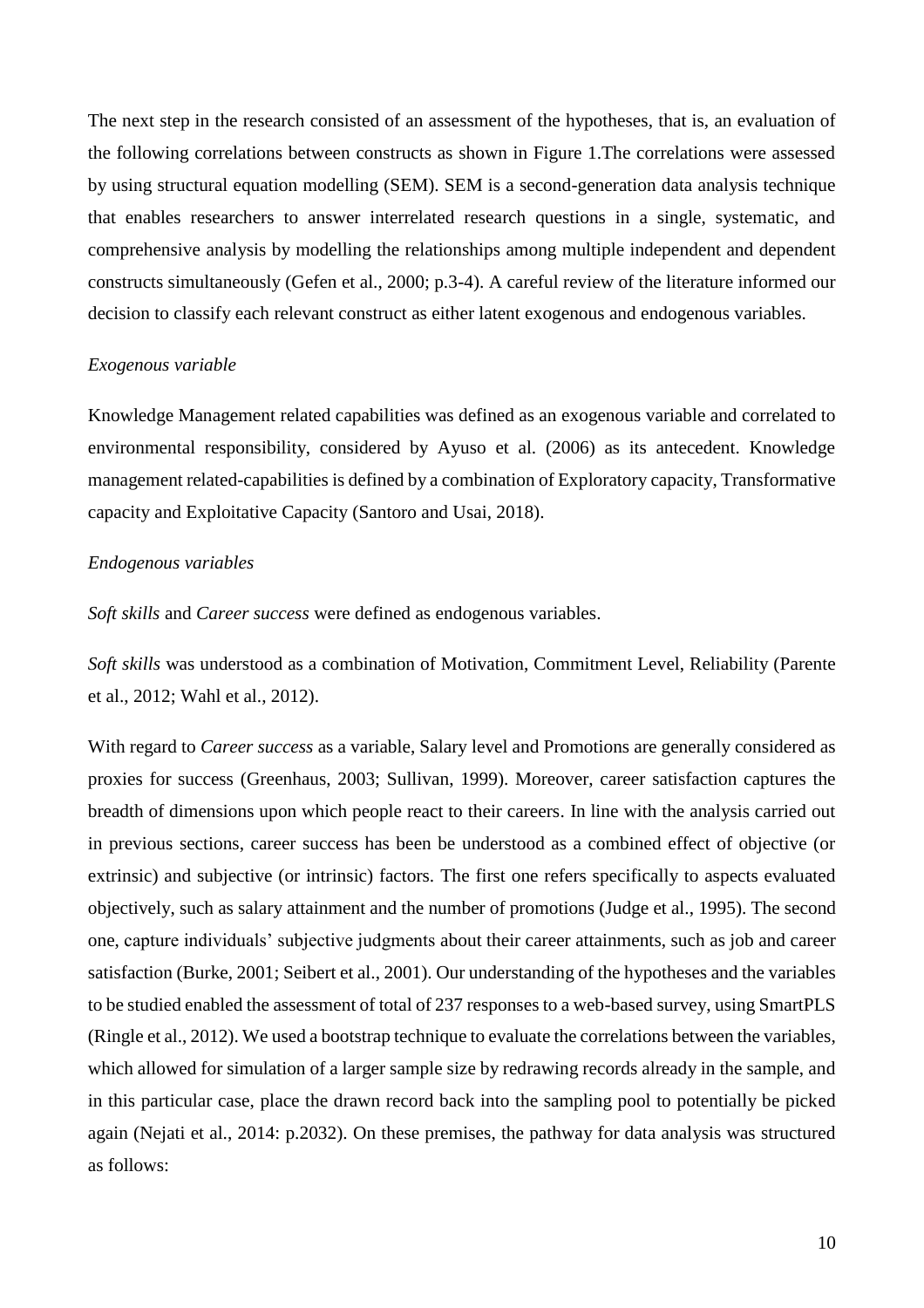- The reliability of data obtained through the survey was measured using Cronbach's alpha (Hinkin, 1995).
- The unidimensionality of the model was verified by investigating the Factor Loading (FL) of each item (Bentler, 2007).
- The convergent validity was measured by using the composite reliability (CR) and the average variance extracted (AVE) (Westen & Rosenthal, 2003).
- The discriminant validity was tested by comparing the square root of AVE for each construct with the correlation coefficients among the constructs (Garver & Mentzer, (1999).
- The hypotheses were tested using structural equation modeling (Bielby & Hauser, 1977).
- Finally, the fitting of the model was verified through the use of fitness indexes such as the normed fit index (NFI), the chi-square-to-degree-of-freedom ratio ( $χ$ 2/df), the comparative fit index (CFI), and the goodness of fit index (GFI) (Lomax & Schumacker, 2004).

The following section describes the results of each stage of the data analysis.

# *4. Findings*

# *4.1 Unidimensionality, reliability, and convergent validity*

Table 1 shows the Factor Loadings (FL) coefficients for each item, the Cronbach's alpha (α), the composite reliability (CR) and the average variance extracted (AVE) coefficients for each construct.

| Constructs                                          | Items              | FL    | $\alpha$ | <b>CR</b> | <b>AVE</b> |
|-----------------------------------------------------|--------------------|-------|----------|-----------|------------|
|                                                     | EXPLR <sub>1</sub> | 0.563 |          |           |            |
|                                                     | EXPLR <sub>2</sub> | 0.587 |          |           |            |
|                                                     | EXPLR <sub>3</sub> |       |          |           |            |
| Knowledge exploration capacity (EXPLR)              |                    |       | 0.901    | 0.792     | 0.594      |
|                                                     |                    | 0.812 |          |           |            |
|                                                     |                    |       |          |           |            |
|                                                     |                    |       |          |           |            |
|                                                     | EXPLT <sub>1</sub> | 0.713 |          |           |            |
|                                                     |                    |       |          |           |            |
|                                                     | EXPLT <sub>2</sub> | 0.682 |          |           |            |
| Knowledge exploitation capacity (EXPLT)             | EXPLT <sub>3</sub> |       | 0.742    | 0.703     | 0.546      |
|                                                     |                    | 0.752 |          |           |            |
|                                                     |                    |       |          |           |            |
|                                                     | TRANS <sub>1</sub> | 0.764 |          |           |            |
| Knowledge transformative capacity (TRANS)           | TRANS <sub>2</sub> | 0.634 | 0.827    | 0.802     | 0.652      |
|                                                     | TRANS <sub>3</sub> | 0.901 |          |           |            |
|                                                     | <b>BCWSF1</b>      | 0.763 |          |           |            |
| Blue-collar workers approach to soft skills towards | BCWSF <sub>2</sub> | 0.543 |          |           |            |
| motivation, commitment and reliability              | BCWSF <sub>3</sub> | 0.912 | 0.712    | 0.748     | 0.627      |
| (BCWSF)                                             |                    |       |          |           |            |

**Table 1.** *Results for unidimensionality, reliability, and convergent validity*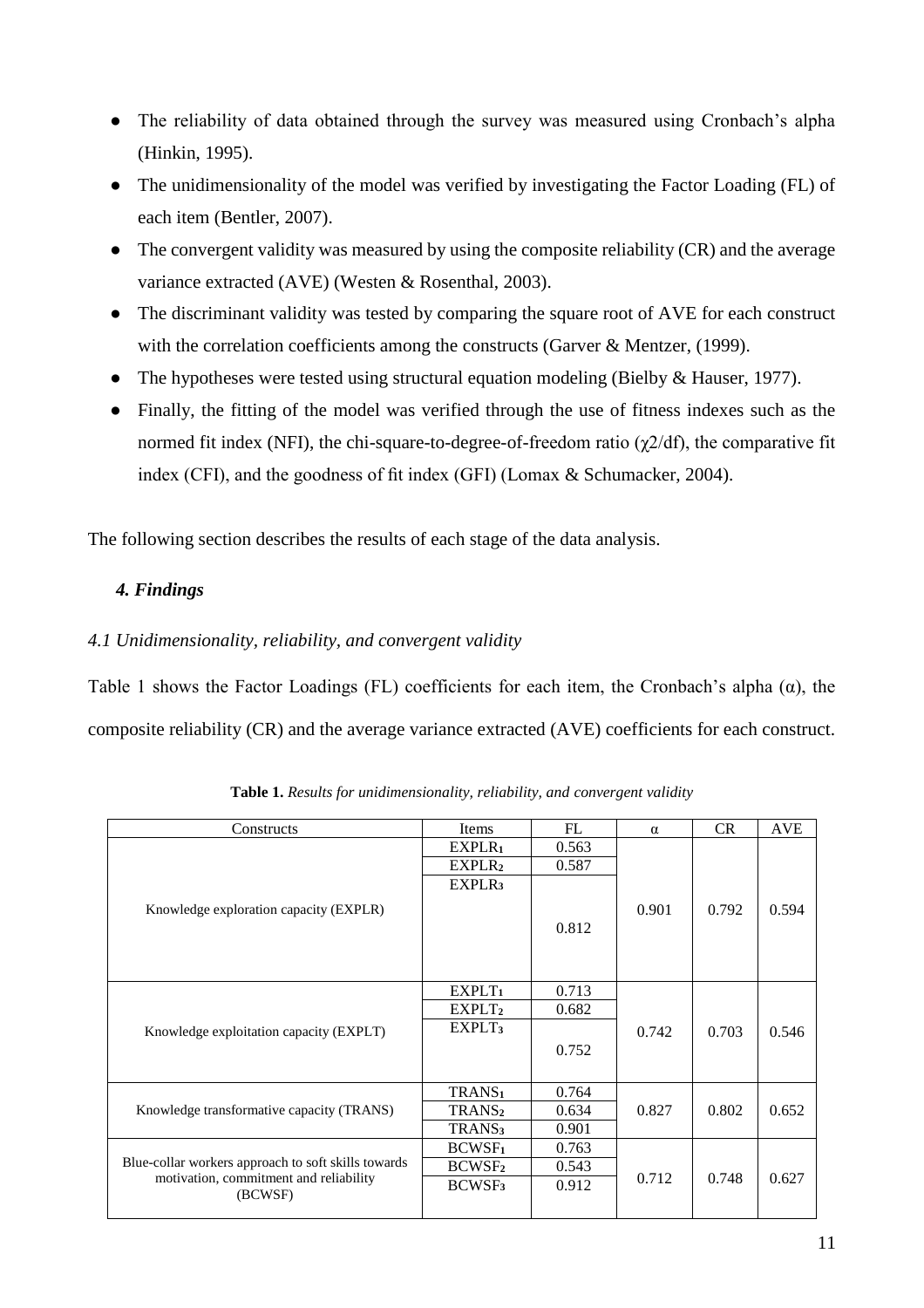| Blue-collar workers career success (BCWCS) | BCWCS <sub>1</sub> | 0.798 |       |       |       |
|--------------------------------------------|--------------------|-------|-------|-------|-------|
|                                            | BCWCS <sub>2</sub> | 0.532 | 0.702 | 0.792 | 0.598 |
|                                            | BCWCS <sub>3</sub> | 0.763 |       |       |       |

Note: Items with a factor loading lower than 0.5 have been removed.

According to Hair et al. (2006), the unidimensionality is respected when the items have FL of 0.5 or higher. In accordance with Nunnally (1978), the reliability is achieved when the constructs have an α value of 0.70 or greater. Finally, the convergent validity is assured when the CR coefficients are equal or higher than 0.7 and the AVE coefficients are more than or equal to 0.5 (Hair et al., 2006). As the results in Table 1 show, all the identified cut-off values were exceeded.

#### *4.2. Discriminant validity*

|              | EXPLR | <b>EXPLT</b> | <b>TRANS</b> | <b>BCWSF</b> | <b>BCWCS</b> |
|--------------|-------|--------------|--------------|--------------|--------------|
| <b>EXPLR</b> | 0.913 |              |              |              |              |
| <b>EXPLT</b> | 0.827 | 0.802        |              |              |              |
| <b>TRANS</b> | 0.593 | 0.413        | 0.654        |              |              |
| <b>BCWSF</b> | 0.593 | 0.635        | 0.573        | 0.712        |              |
| <b>BCWCS</b> | 0.902 | 0.619        | 0.536        | 0.418        | 0.643        |

**Table 2.** *Results for discriminant validity*

Note: Italics in the diagonal: square root of AVE value for each construct.

According to Hair et al. (2006), discriminant validity is achieved when the square root of AVE for each construct is greater than the correlation coefficients among the constructs.

As the results in Table 2 show, the square root of AVE for each construct are greater that the related correlation coefficients among the constructs. Therefore, the discriminant validity is achieved.

# *4.3. Structural Equation Modelling*

The hypotheses were tested via the Structural Equation Modelling (SEM) and the results are reported in the following Table 3.

| <b>Hypotheses</b>                                                                                                                                         | Standardised<br>regression<br>coefficient | P-Value |
|-----------------------------------------------------------------------------------------------------------------------------------------------------------|-------------------------------------------|---------|
| $H_1$ (+): Blue-collar workers approach to soft skills towards motivation,<br>commitment and reliability $\rightarrow$ Blue-collar workers career success | 0.327                                     | 0.021   |

**Table 3.** *Hypotheses Testing Results*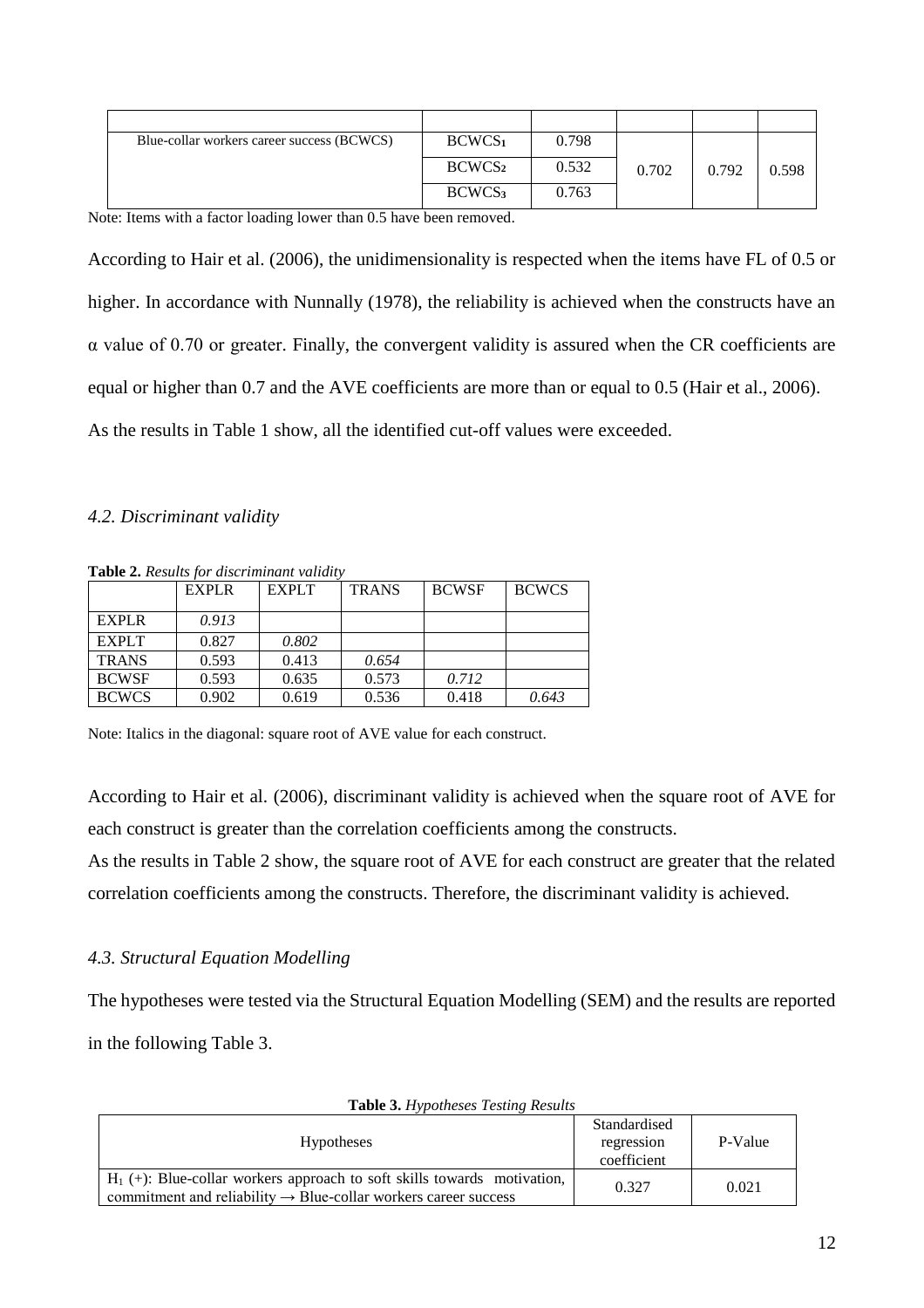| $H_2$ (+): Companies approach to knowledge exploration $\rightarrow$ blue-collar<br>workers career success                                                              | 0.218 | 0.012 |
|-------------------------------------------------------------------------------------------------------------------------------------------------------------------------|-------|-------|
| $H_3$ (+): Companies approach to knowledge exploitation $\rightarrow$ blue-collar<br>workers career success                                                             | 0.237 | ***   |
| $H_4$ (+): companies approach to knowledge transformation $\rightarrow$ career<br>success vua blue-collar workers approach to motivation, commitment and<br>reliability | 0.427 | 0.003 |

Notes: \*\*\*: is significant at the 0.001 level (two-tailed).

With reference to the results of SEM, the hypotheses which a probability value (P-value) was greater than 0.05 were refuted. As shown in Table 3, all the hypotheses have a P-value lower than 0.05, then they are considered significant and accepted.

# *4.4. Fitness indexes*

To verify the fitness of model some fitness indexes were measured (Table 4)

| <b>LADIC T.</b> I <i>liness matrics</i>                 |       |                                      |  |  |
|---------------------------------------------------------|-------|--------------------------------------|--|--|
| Index                                                   | Value | Cut-off value                        |  |  |
| normed fit index (NFI).                                 | 1.27  | $> 0.90$ (Hu and Bentler, 2007)      |  |  |
| the chi-square-to-degree-of-freedom ratio $(\chi 2/df)$ | 2.74  | $\leq$ 3 (Byrne, 2001)               |  |  |
| the comparative fit index (CFI)                         | 1.03  | $> 0.90$ (Hoe, 2008)                 |  |  |
| and the goodness of fit index (GFI)                     | 0.93  | $> 0.90$ (Jöreskog and Sörbom, 1996) |  |  |

**Table 4.** *Fitness indexes*

As shown in Table 4, all the identified indexes overcome the cut-off values. Therefore, the conceptual model can be considered validated.

## *5. Discussion*

The results of empirical study show that all the hypotheses were confirmed. More specifically, from the results of the structural equation modelling it emerges that there is a positive relationship between blue-collar workers approach to soft skills towards motivation, commitment and reliability and their career success (H1). This finding can be considered aligned with previous studies about Soft skills. As pointed out, adequate levels of soft skills are considered desirable for moving forward in the career (Mitchell et al., 1999). From the empirical study it also emerges that there is a positive relationship between organisations' approach to knowledge exploration and blue-collar workers career success (H2). Our empirical study shows that there is a positive relationship between Companies approach to knowledge exploitation and employee career success (H3). These results are coherent with previous empirical and theoretical contributions in the field of career success and Knowledge Management. Exploring and exploiting knowledge could enhance employee satisfaction through a sense of selfefficacy. This, in turn, affects career success. Coherently, Eby et al. (2003) observed a positive association between employees' skill building and career satisfaction as well as perceived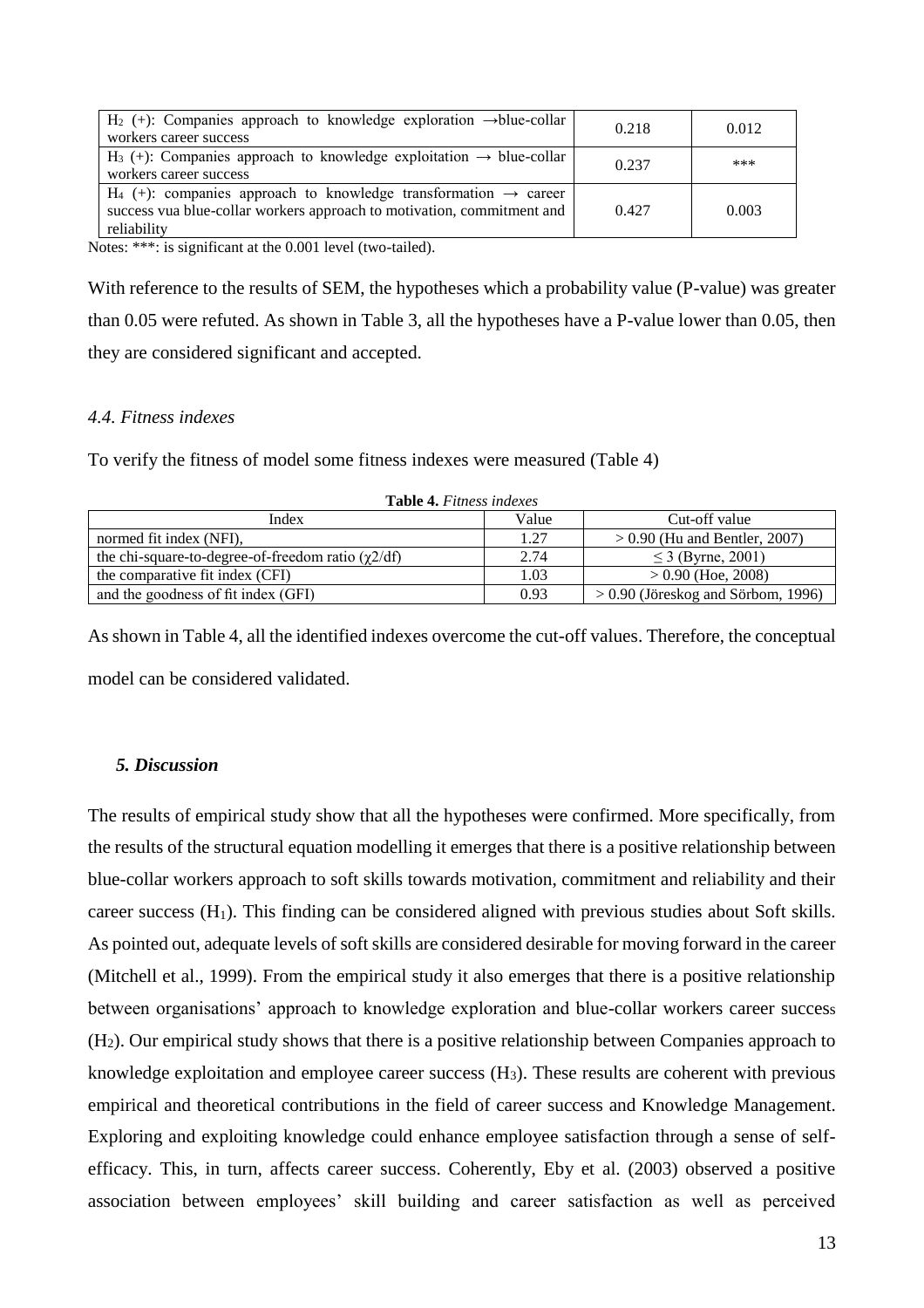marketability. Finally, it was found that there is a positive relationship between companies approach to knowledge transformation and career success mediated by employee soft skills towards motivation, commitment and reliability (H4). This finding is aligned with previous studies about individual competencies, individual and organisational learning and knowledge management. Motivation, commitment and reliability could affect employees learning process. Transformative knowledge capacity can support individual learning based on conversion of explicit knowledge to personal tacit knowledge. Since transformative capacity refers to the the process of maintaining knowledge in a firm's knowledge base and subsequently reactivating this knowledge (Walsh and Ungson, 1991), such process immersed workers in the routines of other members, thereby allowing access to the partners' stock of tacit knowledge (Fahey and Prusak,1998). A benefit is that learning takes place without the need to first convert tacit knowledge to explicit, saving time and resources and preserving the original knowledge base (Fahey and Prusak 1998). Hence, this finding can be considered aligned with Li et al., (2006) observations which suggest that learning experiences could enhance the trade-off between exploration and exploitation.

# *6. Conclusions*

Building on the relationship between employee knowledge and organisational performance, this research has been conducted to study the potential impact of organisational ambidexterity on the prospects for career success of blue-collar workers, with focus on the mediating role that individuals' soft skills may play in this relationship. We have found a positive relationship between workers' commitment to develop their soft skills and their career success. In this sense, any effort made by management to motivate the workforce is likely to lead to a positive attitude towards learning and, ultimately, improved performance.

We have also found a positive relationship between an organisation's approach to both knowledge exploration and knowledge exploitation and the prospects for career success of blue-collar workers. In line with previous knowledge management and human resource management research, knowledgeoriented processes potentially enhance employee satisfaction through a sense of self-efficacy, in a learning-oriented culture that potentially leads to explicit actions for individuals' skill building, career satisfaction and success. Again, efforts made by the organisation to nurture a learning culture through knowledge-oriented processes is likely to lead to an increased perception of self-value in the workforce which, ultimately, results in improved performance.

## *Implications for Theory and Practice*

In terms of theoretical contributions, our conceptual model adds to the existing body of literature on career development in two main ways. Firstly, by adding to the current understanding of the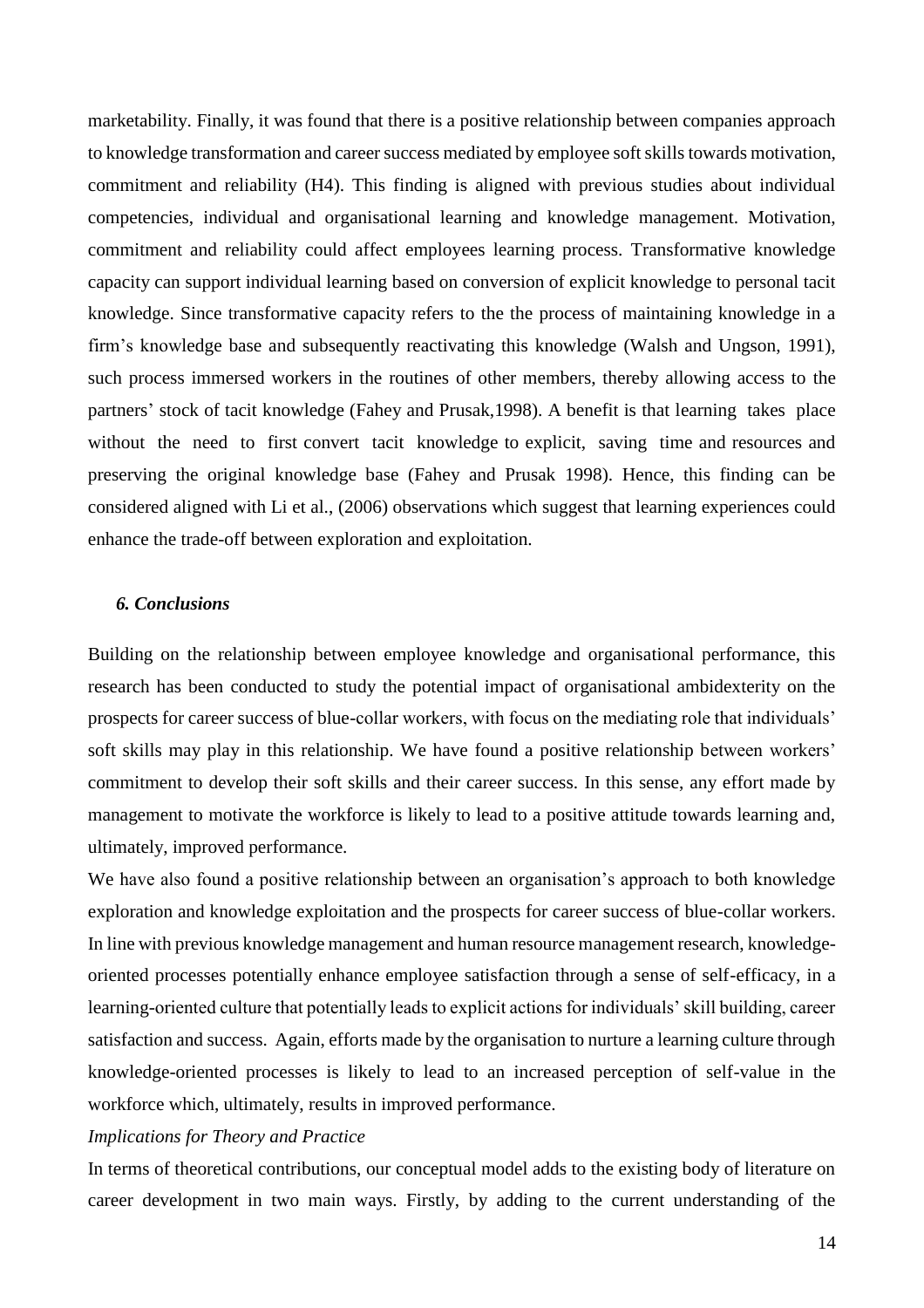importance of soft skills for career development of production workers in a knowledge-intensive context, our research informs future career development research in both smart manufacturing and other knowledge-intensive sectors.

Secondly, this study has pioneered efforts to connect HRM Theory with Knowledge Management Theory (KMT). The combination of Knowledge Management and Human Resources Management is a pivotal phenomenon for production workers. The research has addressed the lack of studies that take into account the relationship between knowledge acquisition, exploration and exploitation (Santoro and Usai, 2018) and the effective capabilities of workers to manage their environment, work well with others, perform well, and achieve their goals (Robles, 2016). In doing so, it sets the basis for future studies to continue to build on career development in the knowledge economy to bridge the gap between HRM theories and KM theories.

# *Future research*

Our research opens new opportunities to study the impact of soft skills on the concept of a learning organisation as a construct based on the combination of knowledge, organisation, people, and technology as defined by Senge (2014). Such studies would add to the currently limited volume of management literature focused on the relationship between soft skills and learning. Considering that current developments rely on technology knowledge to maximise the benefits of connectivity and computing power, such research is of upmost importance for current and future efforts to facilitate the necessary shift to soft skills, team skills, and problem solving skills. From a management research perspective such a process should be facilitated by a better understanding of required organisational structures and behaviours, including, for example, a learning-oriented culture.

Since this study has highlighted that soft skills are a strategic factor not only for knowledge workers but also for operational workers in multinational manufacturing, future research is expected to develop a new learning framework to improve employability of blue-collar workers. Moreover, if we consider that today many technology-related jobs have gone from white collar to blue-collar workers, the need to bring attention to the role of soft skills to improve productivity has now become evident. Having studied the role of soft skills in the career success of production workers and its importance for organisational performance, this research emphasises that public policies are expected to also consider specific local issues while addressing productivity, innovation, firm competitiveness, employability and social integration.

# *Research limitations*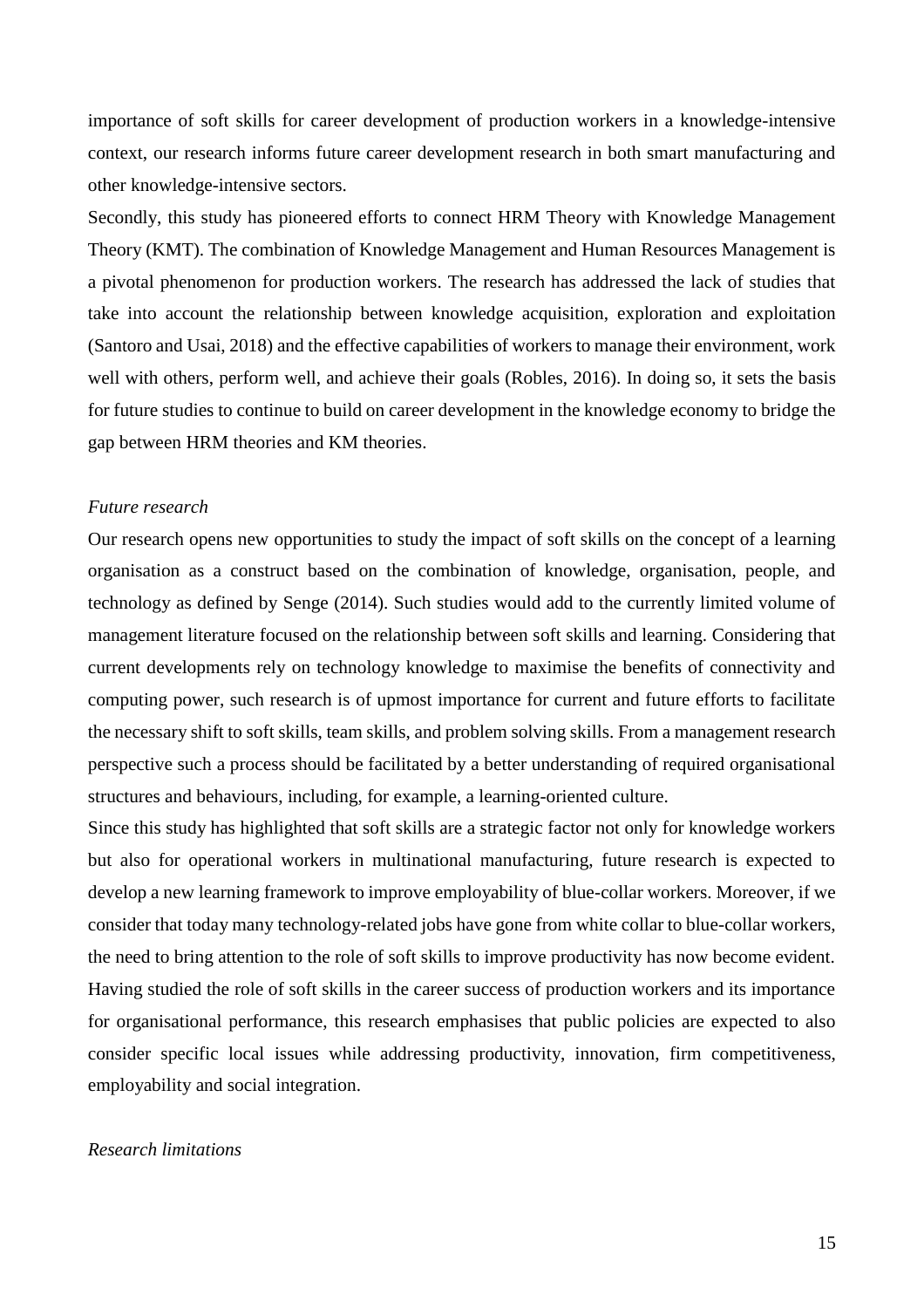While the findings of our research can be translated into effective theoretical and managerial recommendations, there are limitations derived from the very nature of the origins of the data, that is, multinational enterprises from the high-tech manufacturing sector in Italy, which also offer opportunities for further research. First, our findings rely on the views of firms from a high-tech manufacturing sector, which is indicative of their engagement to some extent in innovation activities. Future research may be conducted to study the relationship between knowledge management, soft skills and career success in organisations from a context characterised by lesser degree of knowledge intensity. Secondly, our analysis is limited to Italy and therefore to a specific societal, political and regulatory context for sustainable innovation. Our findings may not therefore apply to other countries and therefore we recommend a comparative study based on our findings. Finally, findings of this study cannot be directly applied to SMEs due to the substantial differences in the way they respond to social and economic pressures. Further research is therefore needed to better understand the extent to which SMEs could combine knowledge management and human resource management principles and tools to improve their productivity and innovation capabilities.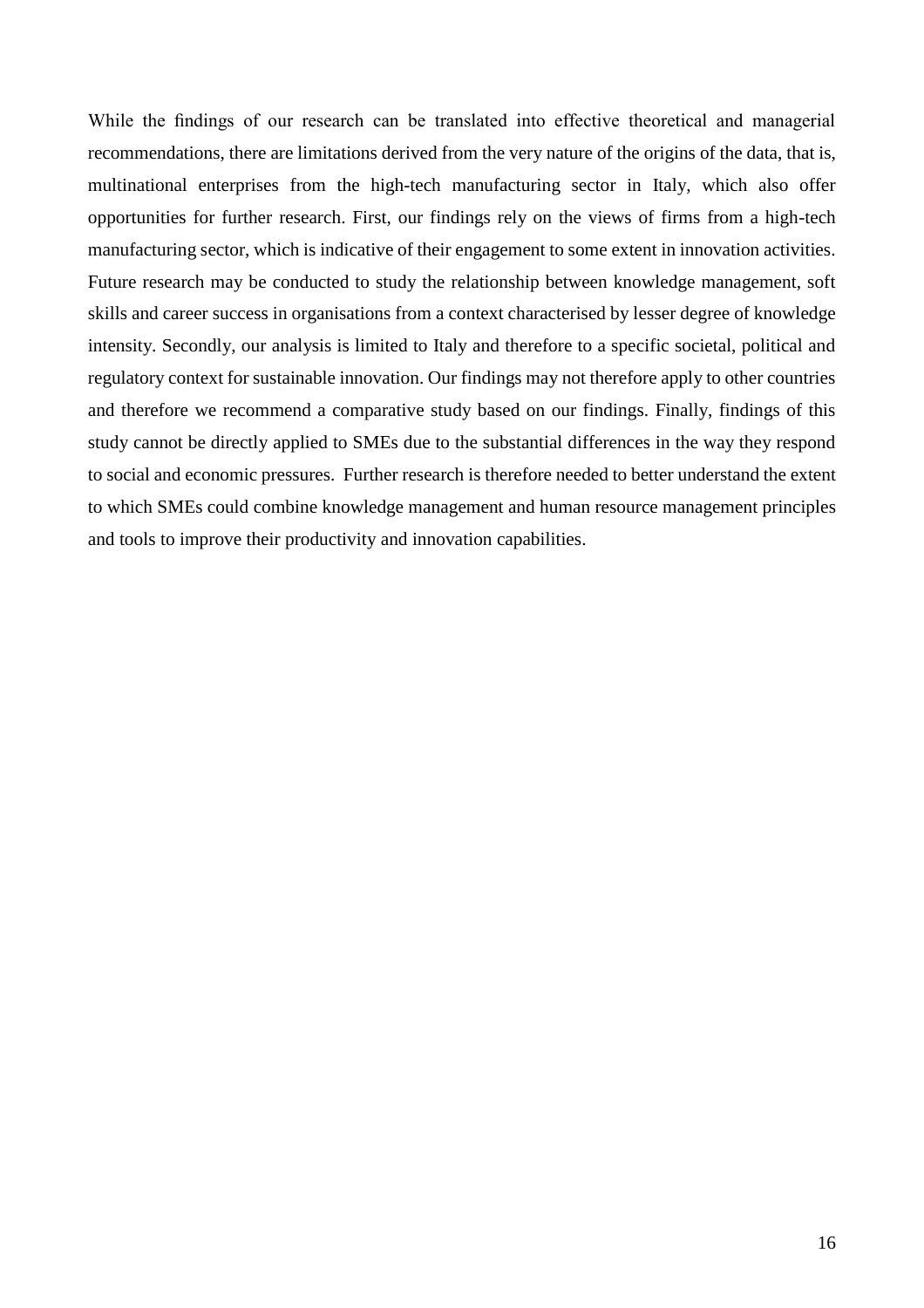# **REFERENCES**

Afiouni, F. (2007). Human resource management and knowledge management: a road map toward improving organizational performance. *Journal of American Academy of Business*, 11(2), 124-130.

Agarwal, N. (1981), "Determinants of executive compensation", *Industrial Relations*, 20, 36-45.

Al Saifi, S. A. (2015). Positioning organisational culture in knowledge management research. *Journal of Knowledge Management*, *19*(2), 164-189.

Armstrong, M., & Baron, A. (2010). *Handbook of strategic HRM.*

Arthur, M. B., Khapova, S. N., & Wilderom, C. P. (2005). Career success in a boundaryless career world. Journal of Organizational Behavior: *The International Journal of Industrial, Occupational and Organizational Psychology and Behavior*, 26(2), 177-202.

Aryee, S., Chay, Y.W. and Tom, H.H. (1994), "An examination of the antecedents of subjective career success among a managerial sample in Singapore", *Human Relations*, 47 ( 5), 487-509.

Ayuso, S., Ángel Rodríguez, M., & Enric Ricart, J. (2006). Using stakeholder dialogue as a source for new ideas: a dynamic capability underlying sustainable innovation. *Corporate Governance: The international journal of business in society*, *6*(4), 475-490.

Ballout, H. I. (2007). "Career success: The effects of human capital, person-environment fit and organizational support", *Journal of managerial psychology*, 22(8), 741-765.

Baruch, Y., & Holtom, B. C. (2008). Survey response rate levels and trends in organizational research. *Human Relations,* 61(8), 1139–1160.

Becker, G.S. (1975), *Human Capital*, University of Chicago Press, Chicago, IL.

Bentler, P. M. (2007). On tests and indices for evaluating structural models. *Personality and Individual differences*, *42*(5), 825-829.

Bielby, W. T., & Hauser, R. M. (1977). Structural equation models. *Annual review of sociology*, *3*(1), 137-161.

Burke, R. J. (2001). Workaholism Components, Job Satisfaction, and Career Progress 1. Journal of applied social psychology, 31(11), 2339-2356.

Carayannis, E. G. (1999). Fostering synergies between information technology and managerial and organizational cognition: the role of knowledge management*. Technovation*, 19(4), 219-231.

Carayannis, E., Del Giudice, M., Saviano, M. and F. Caputo (2018). Beyond Big Data: From Smart to Wise knowledge management" In Barile S., Espejo R., Perko I., Saviano M., (eds.), *Cybernetics and Systems. Social and Business Decisions*, Giappichelli-Routledge, London.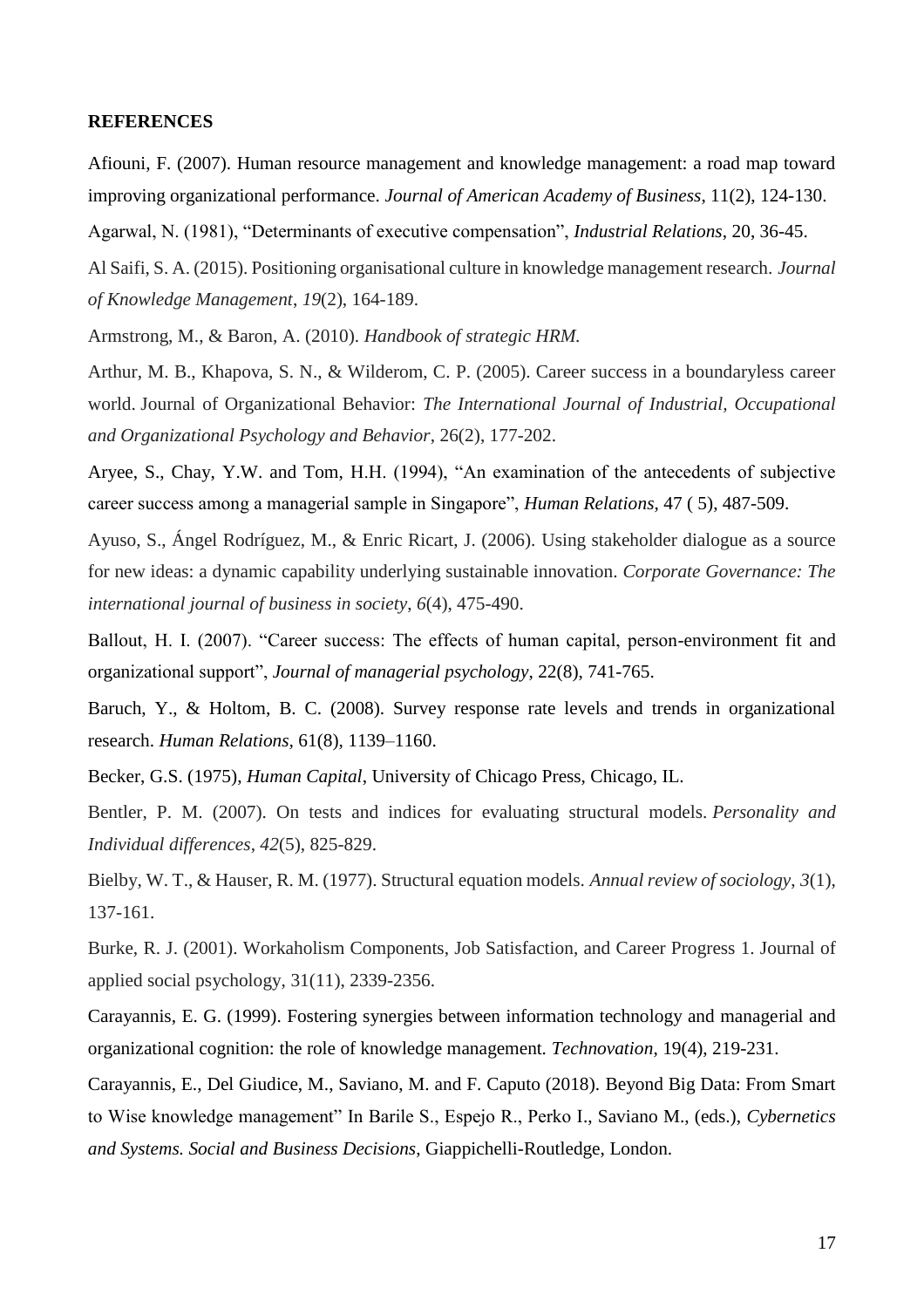Carayannis, E. G., Meissner, D., & Edelkina, A. (2017). Targeted innovation policy and practice intelligence (TIP2E): concepts and implications for theory, policy and practice. *The Journal of Technology Transfer*, *42*(3), 460-484.

Cegarra-Navarro, J.G. Jiménez-Jiménez, D., García-Pérez, A. and M. Del Giudice (2018). Building affective commitment in a financial institution through an ambidexterity context. *European Business Review,* 30 (1), pp.2-25.

Chen, C. J., & Huang, J. W. (2009). Strategic human resource practices and innovation performance—The mediating role of knowledge management capacity. *Journal of business research*, *62*(1), 104-114.

Cohen, W. M., & Levinthal, D. A. (1990). Absorptive capacity: A new perspective on learning and innovation. *Administrative science quarterly*, 128-152.

Davenport, T.H., De Long, D.W. and Beers, M.C. (1998), "Successful knowledge management projects", Sloan Management Review, Vol. 39 No. 2, pp. 43-57

Del Giudice, M., & Della Peruta, M. R. (2016). The impact of IT-based knowledge management systems on internal venturing and innovation: a structural equation modeling approach to corporate performance. *Journal of Knowledge Management*, *20*(3), 484-498.

Del Giudice, M., Della Peruta, M. R., & Maggioni, V. (2013). Collective knowledge and organizational routines within academic communities of practice: an empirical research on science– entrepreneurs. *Journal of the Knowledge Economy*, *4*(3), 260-278.

Del Giudice, M., & Maggioni, V. (2014). Managerial practices and operative directions of knowledge management within inter-firm networks: a global view. *Journal of Knowledge Management*, *18*(5), 841-846.

Den Hartog, D. N., and R. M. Verburg (2004). High performance work systems, organisational culture and firm effectiveness. *Human Resource Management Journal*, *14*(1), 55-78.

Di Nauta, P., Merola, B., & Caruso, D. (2015). A2A Relations in Agribusiness: a Service Systems Perspective.

Dias, R. T., & Bresciani, S. (2006). R&D and knowledge: a theoretical assessment of the internationalisation strategies. *International Journal of Technology, Policy and Management*, *6*(1), 1-32.

Eby, L. T., Butts, M., & Lockwood, A. (2003). Predictors of success in the era of the boundaryless career. *Journal of Organizational Behavior: The International Journal of Industrial, Occupational and Organizational Psychology and Behavior*, *24*(6), 689-708.

Einsiedler, I. (2013), Embedded Systeme für Industrie 4.0, *Product Management,*18, 26-28.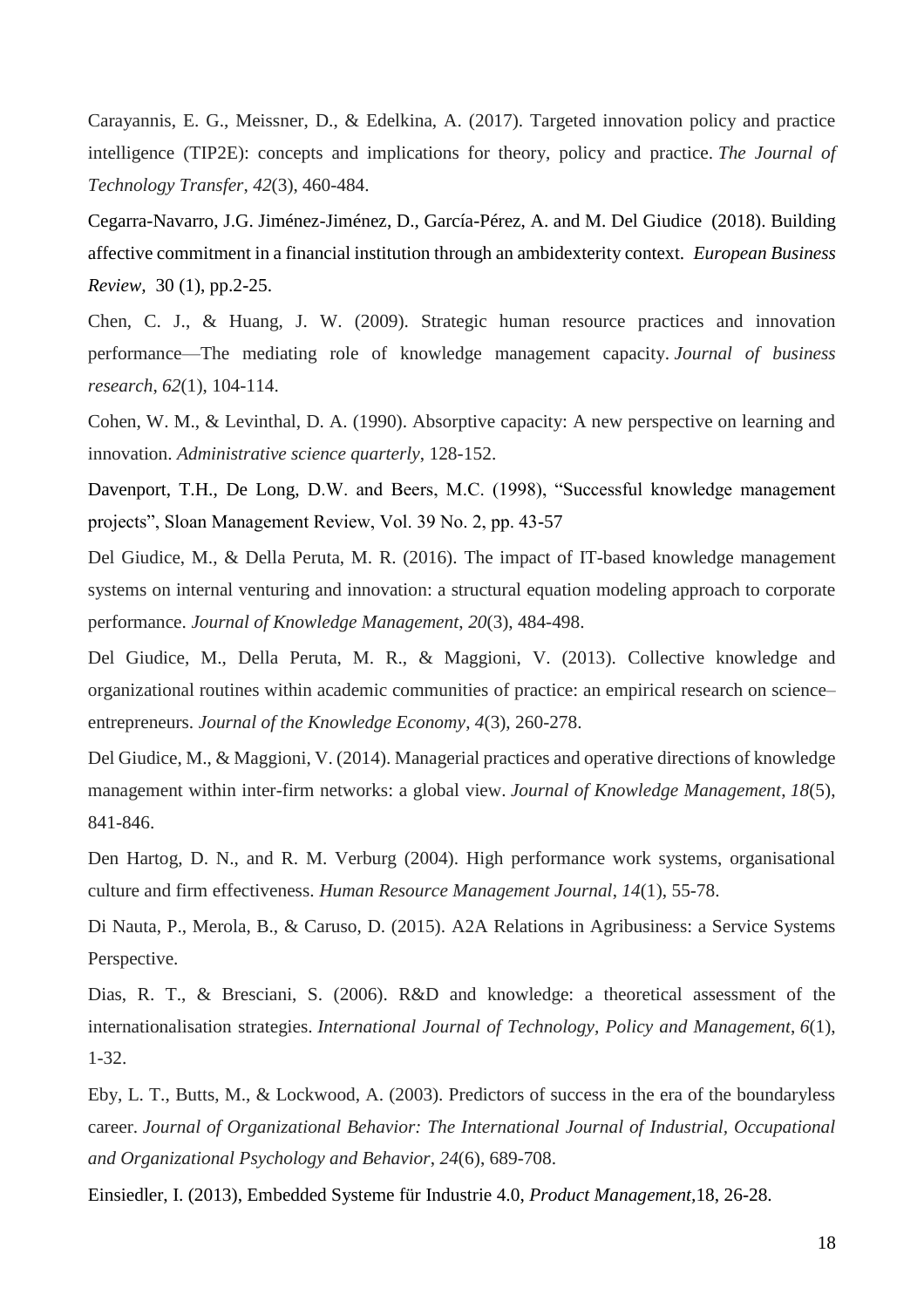Fahey, L., & Prusak, L. (1998). The eleven deadliest sins of knowledge management. *California management review*, *40*(3), 265-276.

Garavan, T. N., Gunnigle, P., & Morley, M. (2000). Contemporary HRD research: a triarchy of theoretical perspectives and their prescriptions for HRD. *Journal of European Industrial Training*, *24*(2/3/4), 65-93.

Garud, R., & Nayyar, P. R. (1994). Transformative capacity: Continual structuring by intertemporal technology transfer. *Strategic management journal*, *15*(5), 365-385.

Garver, M. S., & Mentzer, J. T. (1999). Logistics research methods: employing structural equation modeling to test for construct validity. *Journal of business logistics*, *20*(1), 33.

Gefen, D., Straub, D., & Boudreau, M. C. (2000). Structural equation modeling and regression: Guidelines for research practice. *Communications of the association for information systems*, *4*(1), 7.

Grant, R. M. (1996). Toward a knowledge‐based theory of the firm. *Strategic management journal*, 17(2), 109-122.

Greenhaus, J. H., Collins, K. M., & Shaw, J. D. (2003). The relation between work–family balance and quality of life. *Journal of vocational behavior*, *63*(3), 510-531.

Gunasekaran, A., Rai, B. K., and M. Griffin (2011). Resilience and competitiveness of small and medium size enterprises: an empirical research. *International journal of production research*, 49(18), 5489-5509

Hair, Jr., Black, J.F, Babin, W.C., Anderson, B.J, Tatham, R.E, (2006). *Multivariate data analysis* (6 th Ed.) Upper Saddle River, NJ: Pearson-Prentice Hall.

Hall, D. T., & Moss, J. E. (1998). The new protean career contract: Helping organizations and employees adapt. Organizational dynamics, 26(3), 22-37.

Hinkin, T. R. (1995). A review of scale development practices in the study of organizations. *Journal of management*, *21*(5), 967-988.

Hitt, M. A., Keats, B. W., & DeMarie, S. M. (1998). Navigating in the new competitive landscape: Building strategic flexibility and competitive advantage in the 21st century. *Academy of Management Perspectives*, *12*(4), 22-42.

Hung, R. Y. Y., Lien, B. Y. H., Fang, S. C., & McLean, G. N. (2010). Knowledge as a facilitator for enhancing innovation performance through total quality management. *Total Quality Management*, *21*(4), 425-438.

Irani, Z., Beskese, A., & Love, P. E. D. (2004). Total quality management and corporate culture: constructs of organisational excellence. *Technovation*, *24*(8), 643-650.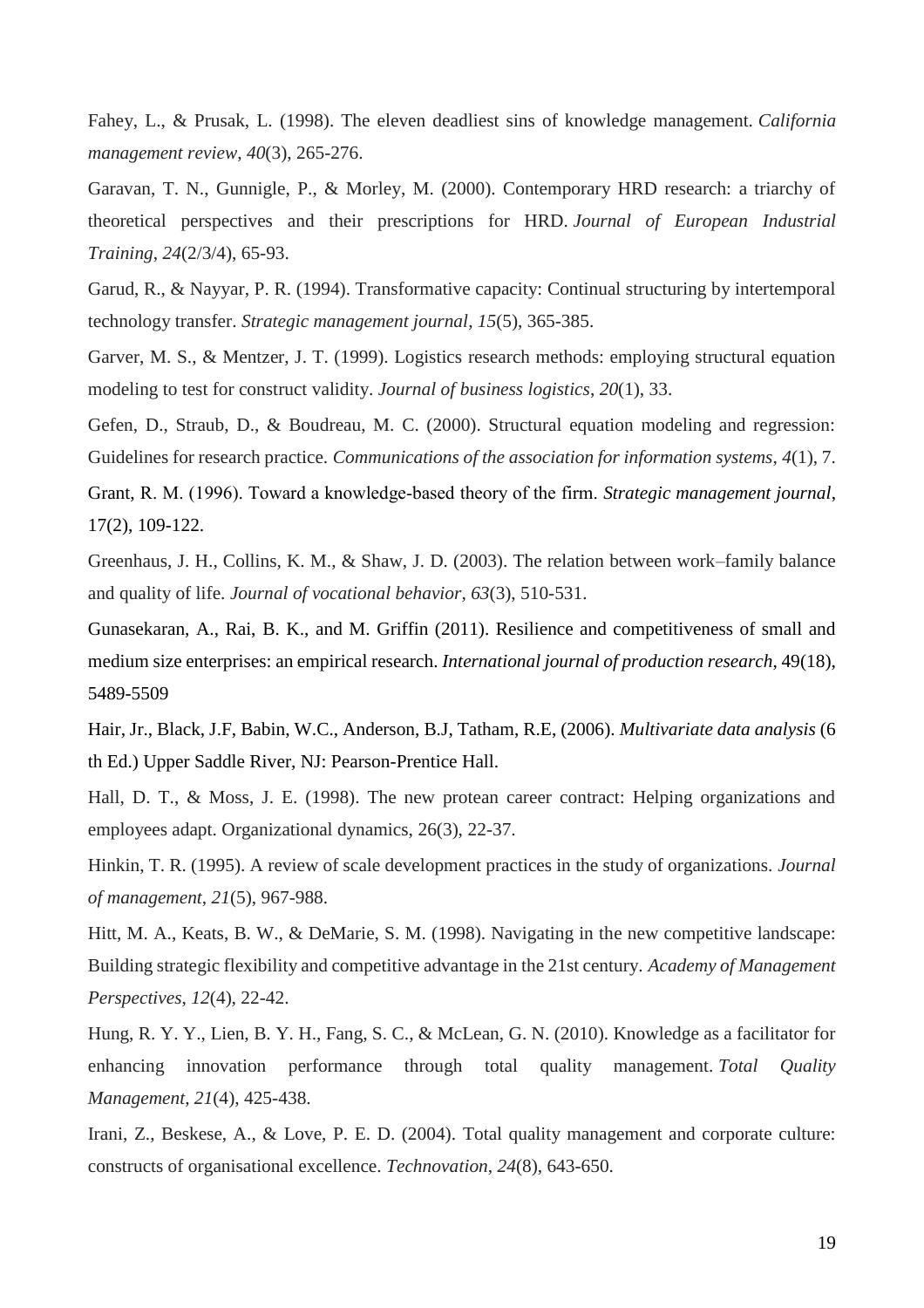Judge, T. A., Cable, D. M., Boudreau, J. W., & Bretz Jr, R. D. (1995). An empirical investigation of the predictors of executive career success. *Personnel psychology*, *48*(3), 485-519.

Lazarus, M. D. (2013). Soften up: the importance of soft skills for job success. *Physician executive*, *39*(5), 40.

Lee, S., Gon Kim, B., and H. Kim (2012). An integrated view of knowledge management for performance. Journal of Knowledge Management, 16(2), 183-203.

Lewis, B.R., Templeton, G.F. and Byrd, T.A. (2005). A methodology for construct development in MIS research, *European Journal of Information Systems*, 14(4), 388-400.

Li, Schoenmakers and Vanhaverbeke (2006). An integrative perspective on the exploration and exploitation of knowledge. IAMOT.

Lin, H. E., & McDonough III, E. F. (2011). Investigating the role of leadership and organizational culture in fostering innovation ambidexterity. *IEEE Transactions on engineering management*, *58*(3), 497-509.

Lomax, R. G., & Schumacker, R. E. (2004). *A beginner's guide to structural equation modeling*. psychology press.

Manyika, J., Chui, M., Bughin, J., Dobbs, R., Bisson, P., & Marrs, A. (2013). *Disruptive technologies: Advances that will transform life, business, and the global economy* (Vol. 180). San Francisco, CA: McKinsey Global Institute.

March, J. G. (1991). Exploration and exploitation in organizational learning. *Organization science*, *2*(1), 71-87.

Martensson, M. (2000), "A critical review of knowledge management as a management tool", *Journal of Knowledge Management*, *4* (3), 204-16.

Martins, E. C., & Terblanche, F. (2003). Building organisational culture that stimulates creativity and innovation. *European journal of innovation management*, *6*(1), 64-74.

Memon, M. A., Mangi, R. A., & Rohra, C. L. (2009). Human capital a source of competitive advantage "Ideas for strategic leadership"*. Australian Journal of Basic and Applied Sciences,* 3(4), 4182-4189.

Mitchell, K. E., Al Levin, S., & Krumboltz, J. D. (1999). Planned happenstance: Constructing unexpected career opportunities. *Journal of counseling & Development*, *77*(2), 115-124.

Mom, T. J., Van Den Bosch, F. A., and H. W. Volberda, (2007). Investigating managers' exploration and exploitation activities: The influence of top‐down, bottom‐up, and horizontal knowledge inflows. *Journal of management studies*, *44*(6), 910-931.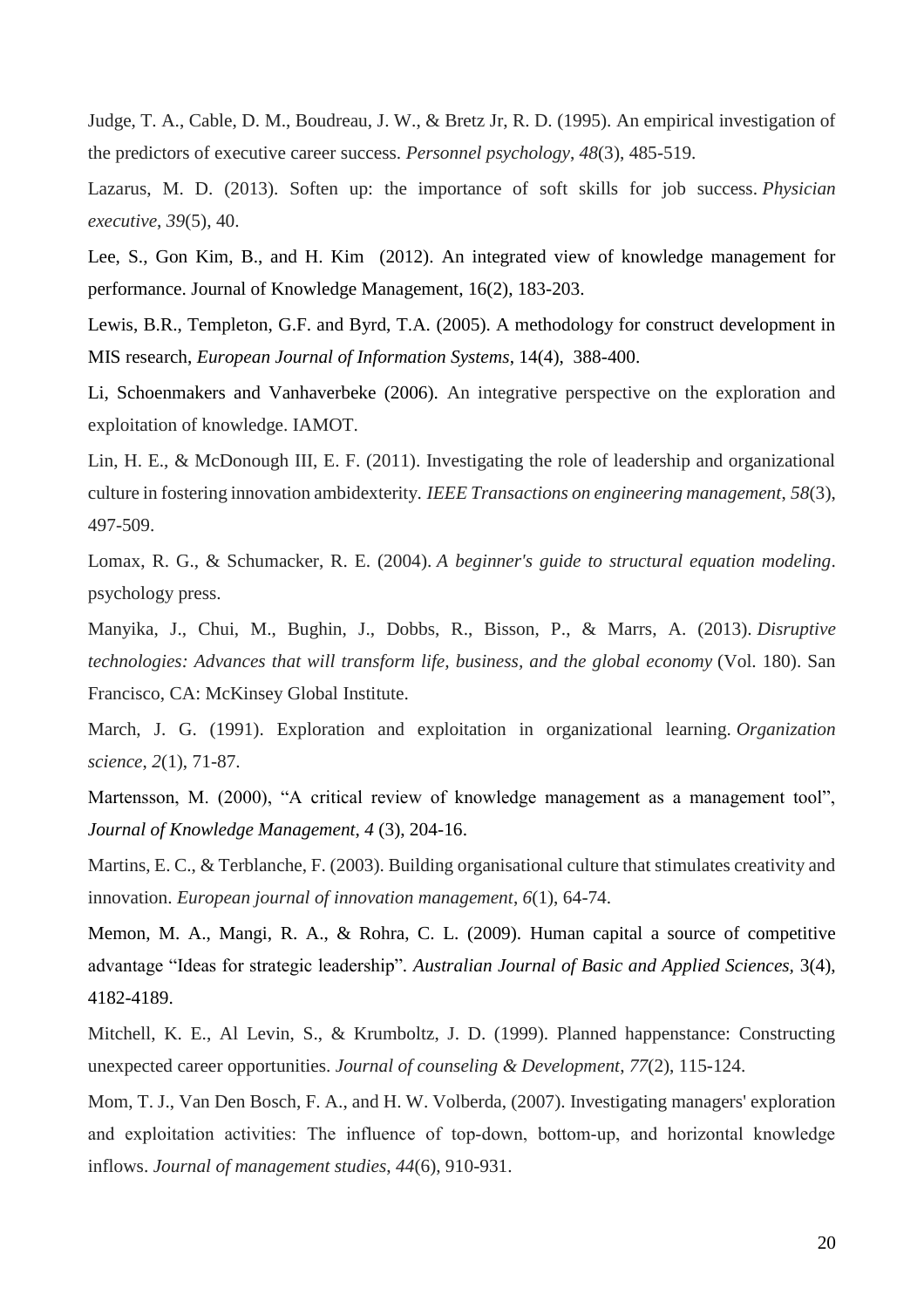Nejati, M., Amran, A., & Hazlina Ahmad, N. (2014). Examining stakeholders' influence on environmental responsibility of micro, small and medium-sized enterprises and its outcomes. *Management Decision*, *52*(10), 2021-2043.

Newenham-Kahindi, A. M. (2011). A global mining corporation and local communities in the lake Victoria zone: The case of Barrick Gold multinational in Tanzania. *Journal of Business Ethics*, *99*(2), 253-282.

Ng, T., Eby, L., Sorensen, D. and Feldman, D. (2005), "Predictors of objective and subjective career success: a meta-analysis", *Personnel Psychology*, *58* (2), 367-408.

Nonaka, I. (1994). A dynamic theory of organizational knowledge creation. Organization Science, 5(1), 14-37.

Nonaka, I. and Takeuchi, H. (1995). *The knowledge-creating company: How Japanese companies create the dynamics of innovation*, Oxford university press, Cambridge.

Nunnally, J. (1978). Psychometric methods.

Oltra, V. (2005). Knowledge management effectiveness factors: the role of HRM. *Journal of Knowledge Management*, *9*(4), 70-86.

Parasuraman, A. (2000). Technology Readiness Index (TRI) a multiple-item scale to measure readiness to embrace new technologies. *Journal of service research*, *2*(4), 307-320.

Paré, G., & Tremblay, M. (2007). The influence of high-involvement human resources practices, procedural justice, organizational commitment, and citizenship behaviors on information technology professionals' turnover intentions. *Group & Organization Management*, *32*(3), 326-357.

Parente, D. H., Stephan, J. D., & Brown, R. C. (2012). Facilitating the acquisition of strategic skills: The role of traditional and soft managerial skills. *Management Research Review*, *35*(11), 1004-1028.

Peruffo, E., Marchegiani, L., & Vicentini, F. (2018). Experience as a source of knowledge in divestiture decisions: emerging issues and knowledge management implications. *Journal of Knowledge Management*, *22*(2), 344-361.

Raisch, S., & Birkinshaw, J. (2008). Organizational Ambidexterity: Antecedents, Outcomes, and Moderators. Journal of Management, 34(3), 375–409.

Raisch, S., & Birkinshaw, J. (2008). Organizational ambidexterity: Antecedents, outcomes, and moderators. *Journal of management*, *34*(3), 375-409.

Ras, E., Wild, F., Stahl, C., & Baudet, A. (2017). Bridging the skills gap of workers in Industry 4.0 by Human Performance Augmentation Tools: Challenges and Roadmap. In *Proceedings of the 10th International Conference on PErvasive Technologies Related to Assistive Environments* (pp. 428- 432). ACM.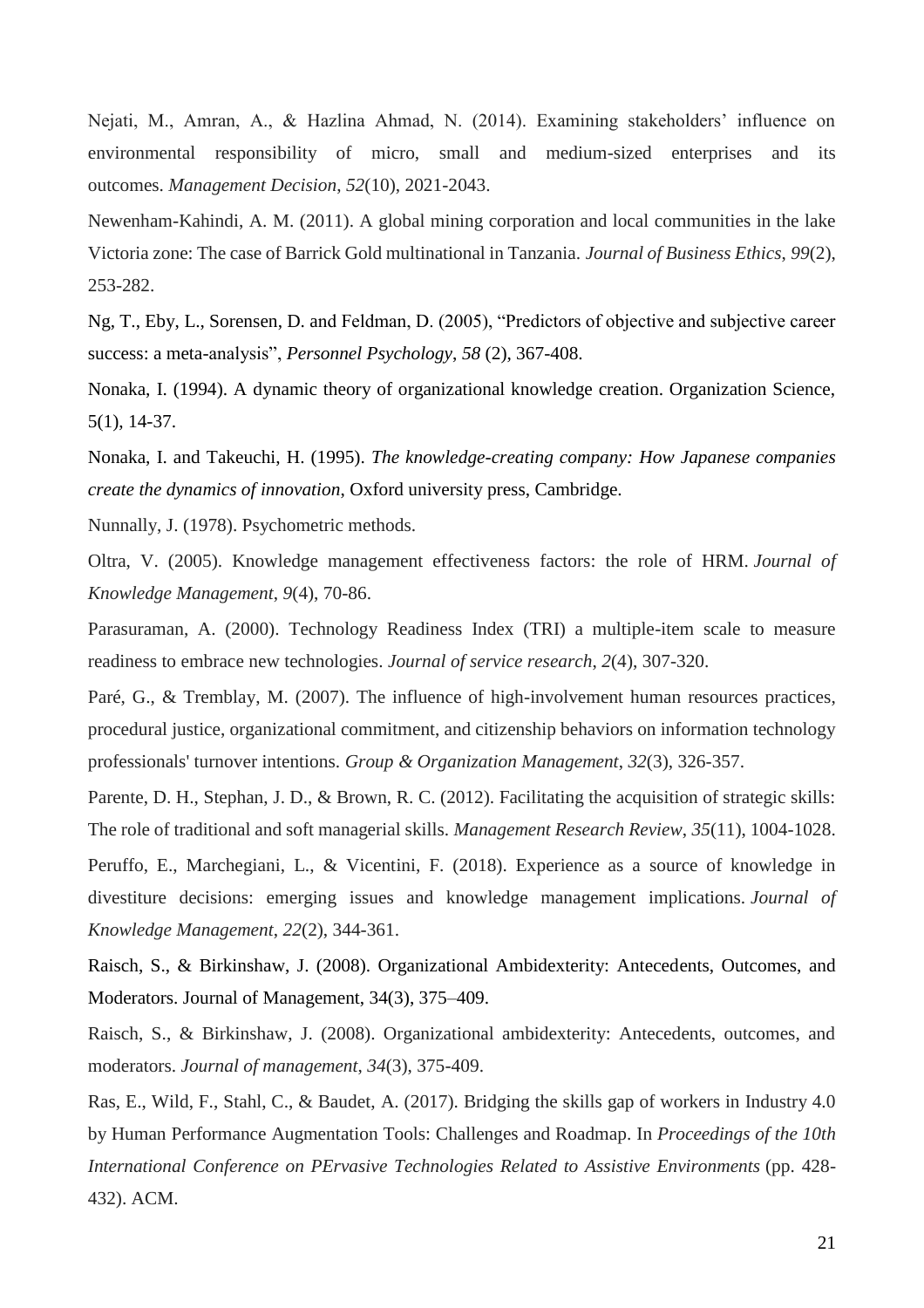Rebelsky S. (Eds.), *Proceedings of ED-MEDIA, 2002 World Conference on Educational Multimedia, Hyper-media, & Telecommunication,* Norfolk, VA: Association for the Advancement of Computing in Education, 493-498

Richard, W.O., 2001. The Return on Human Capital. *Journal of Business Strategy*, July - August.

Rieple, A., Pironti, M., & Pisano, P. (2012). Business network dynamics and diffusion of innovation. *Symphonya. Emerging Issues in Management*, (2), 13-25.

Ringle, C. M., Sarstedt, M., & Straub, D. (2012). A critical look at the use of PLS-SEM in *MIS Quarterly.*

Robles, M.M (2016). *Executive Perceptions of the Top 10 Soft Skills Needed in Today's Workplace, Business Communication Quarterly*, *75*(4), 453–465

Rosenbaum, J.E. (1989), "Organizational career systems and employee misperceptions", in Arthur, M.B., Hall, D.T. and Lawrence, B.S. (Eds), Handbook of Career Theory, Cambridge University Press, New York, NY, 329-53.

Rüßmann, M., Lorenz, M., Gerbert, P., Waldner, M., Justus, J., Engel, P., & Harnisch, M. (2015). Industry 4.0: The future of productivity and growth in manufacturing industries. *Boston Consulting Group*, *9*.

Salavou, H., Baltas, G., & Lioukas, S. (2004). Organisational innovation in SMEs: the importance of strategic orientation and competitive structure. *European Journal of Marketing*, 38(9/10), 1091-1112.

Santoro, G., & Usai, A. (2018). Knowledge exploration and ICT knowledge exploitation through human resource management: A study of Italian firms. *Management Research Review*, *41*(6), 701- 715.

Santoro, G., Vrontis, D., Thrassou, A. and L. Dezi (2017). The Internet of Things: Building a knowledge management system for open innovation and knowledge management capacity. *Technological Forecasting and Social Change*

Schinner, M., Valdez, A. C., Noll, E., Schaar, A. K., Letmathe, P., & Ziefle, M. (2017, July). 'Industrie 4.0'and an Aging Workforce–A Discussion from a Psychological and a Managerial Perspective. In *International Conference on Human Aspects of IT for the Aged Population* (pp. 537- 556). Springer, Cham.

Seetha, N. (2014). Are Soft skills Important in the Workplace?-A Preliminary Investigation in Malaysia. *International Journal of Academic Research in Business and Social Sciences*, *4*(4), 44.

Seibert, S. E., Kraimer, M. L., & Liden, R. C. (2001). A social capital theory of career success. *Academy of management journal*, *44*(2), 219-237.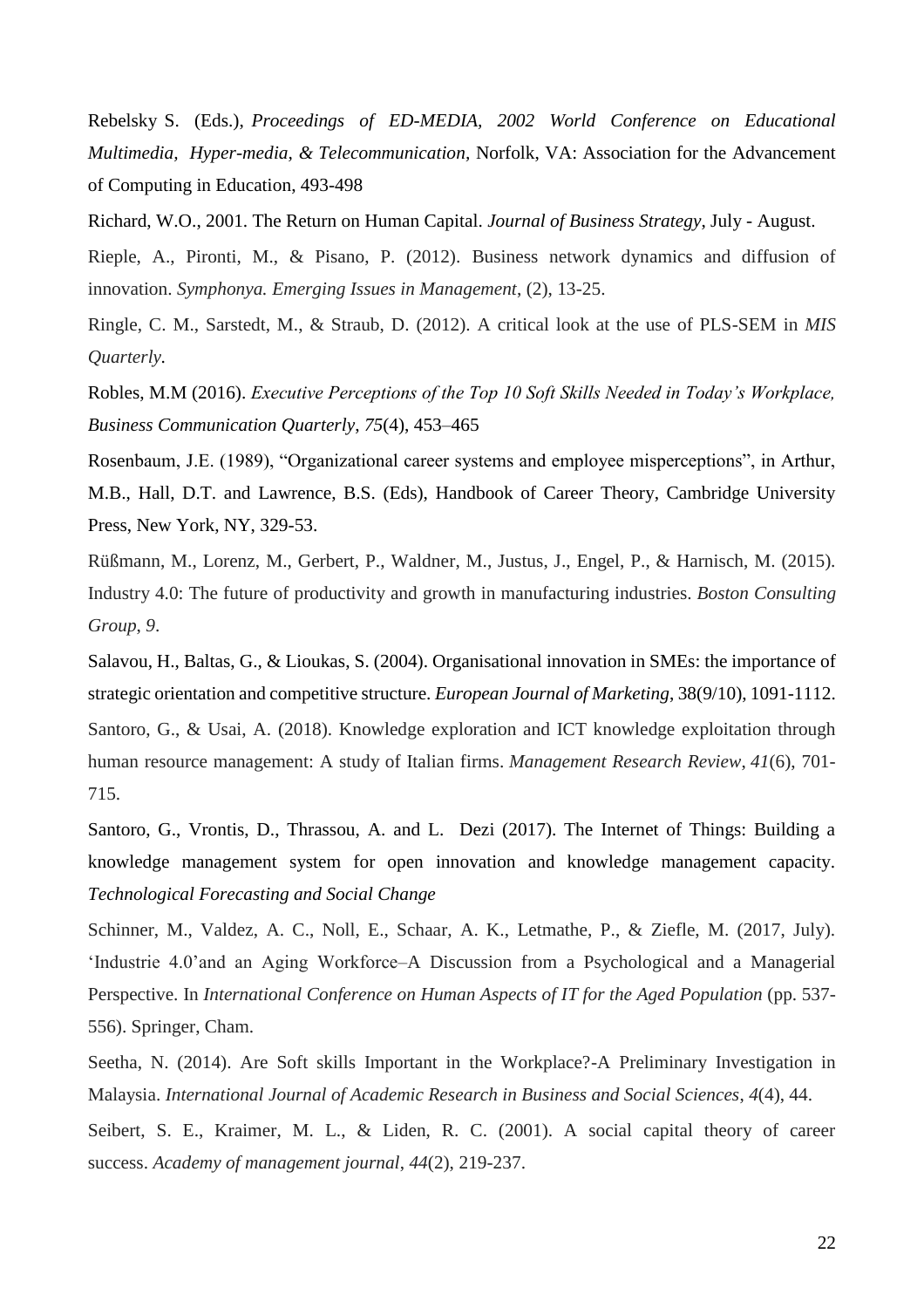Senge, P.M. (2014), *The fifth discipline fieldbook: Strategies and tools for building a learning organization*, Crown Business, London.

Shah, D., Russell, B. and A. Wilkinson (2017), "Opportunity and opportunism: The expatriation practices of Indian information technology multinational corporations", *Journal of International Management*, *23*(2), 139-150.

Simonin, B.L. 2004. An Empirical Investigation of the Process of Knowledge Transfer in International Strategic Alliances. *Journal of International Business Studies*, 35: 407–427

Singh, M. (2011). Learning from China to internationalise Australian research education: Pedagogies of intellectual equality and 'optimal ignorance'of ERA journal rankings. *Innovations in Education and Teaching International*, *48*(4), 355-365.

Soto-Acosta, P., & MeroñO-Cerdan, A. L. (2008). Analyzing e-business value creation from a resource-based perspective. *International Journal of Information Management*, *28*(1), 49-60.

Spender, J. C. (1994). Organizational knowledge, collective practice and Penrose rents. *International Business Review*, *3*(4), 353-367.

Sullivan, S. E. (1999). The changing nature of careers: A review and research agenda. Journal of Management, 25(3), 457–484

Vicentini, F. (2013). *Does individual flexibility matter in project-based organizations?*. Lap Lambert Academic Publishing.

Vicentini, F., & Boccardelli, P. (2016). Career diversity and project performance in the Italian television industry. *Journal of Business Research*, *69*(7), 2380-2387.

Vrontis, D., Thrassou, A., Santoro, G., & Papa, A. (2017). Ambidexterity, external knowledge and performance in knowledge-intensive firms. *The Journal of Technology Transfer*, *42*(2), 374-388.

Vyatkin, V., & Hanisch, H. M. (2002). Component design and formal validation of SFA systems: a case study. In *Knowledge and Technology Integration in Production and Services* (pp. 313-322). Springer, Boston, MA.

Wahl, H.; Kaufmann, C.; Eckkrammer, F. et al. (2012). Soft Skills in practice and in education: an evaluation. American Journal Of Business Education, 5(2), 225–232.

Walsh, J. P., & Ungson, G. R. (1991). Organizational memory. Academy of management review, 16(1), 57-91.

WEF. (2016). *The Global Competitiveness Report*: 2016-2017

Westen, D., & Rosenthal, R. (2003). Quantifying construct validity: two simple measures. *Journal of personality and social psychology*, *84*(3), 608.